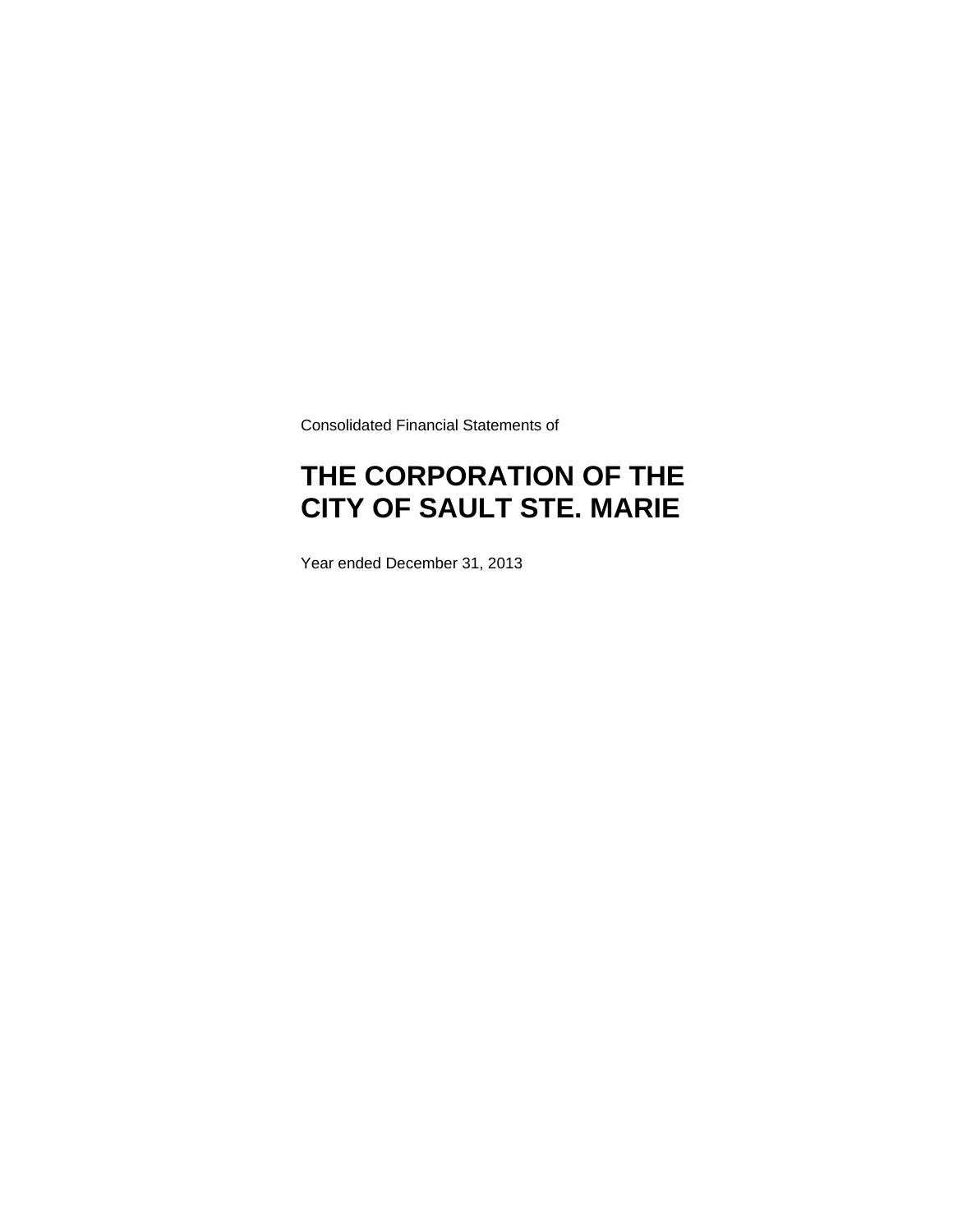Consolidated Financial Statements

Year ended December 31, 2013

| Management's Responsibility for the Consolidated Financial Statements 1 |  |
|-------------------------------------------------------------------------|--|
|                                                                         |  |
|                                                                         |  |
|                                                                         |  |
|                                                                         |  |
|                                                                         |  |
|                                                                         |  |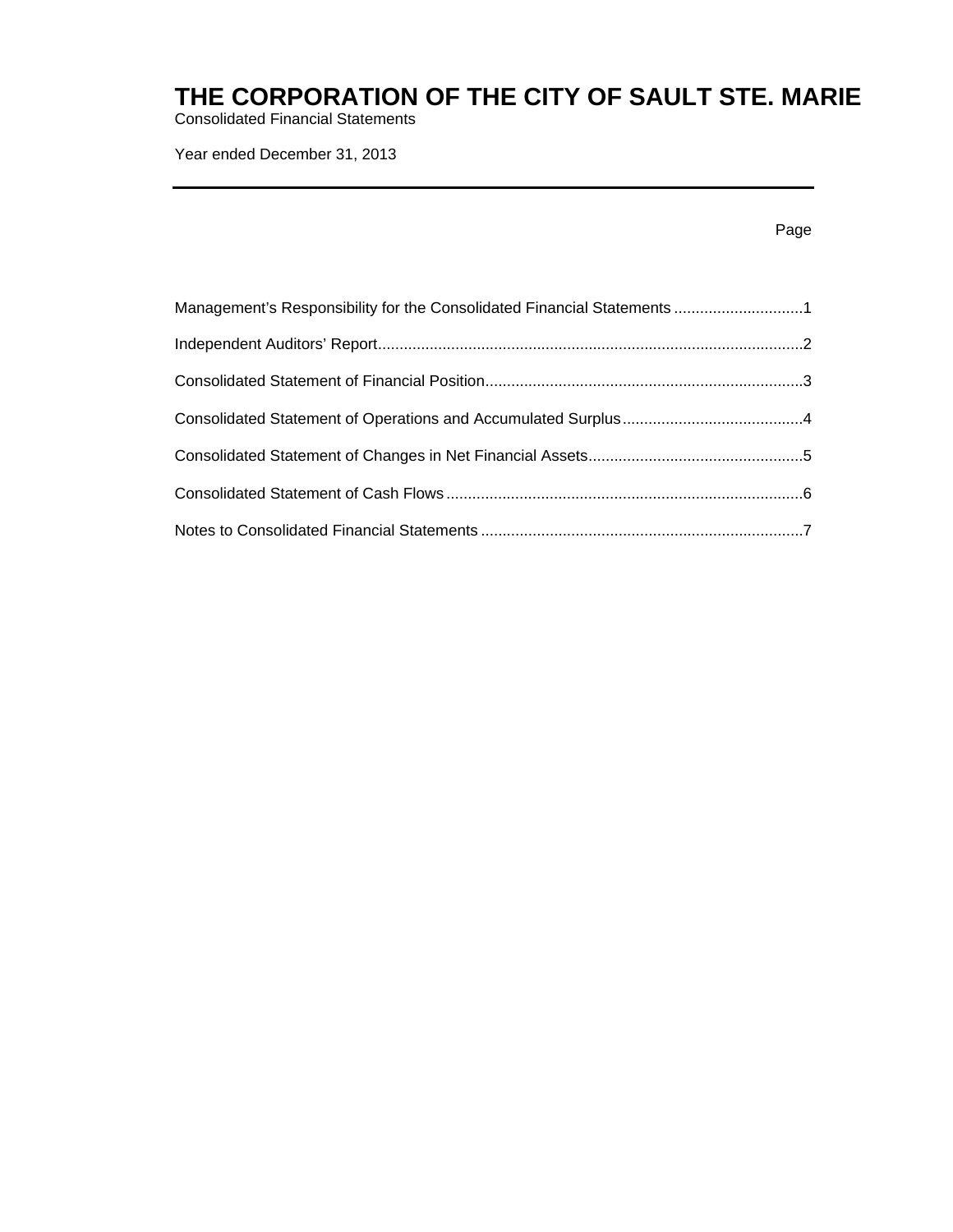

#### Management's Responsibility for the Consolidated Financial Statements

The accompanying consolidated financial statements of The Corporation of The City of Sault Ste. Marie (the "City") are the responsibility of the City's management and have been prepared in compliance with legislation, and in accordance with Canadian public sector accounting standards. A summary of the significant accounting policies are described in Note 1 to the consolidated financial statements. The preparation of the consolidated financial statements necessarily involves the use of estimates based on management's judgment, particularly when transactions affecting the current accounting period cannot be finalized with certainty until future periods.

The City's management maintains a system of internal controls designed to provide reasonable assurance that assets are safeguarded, transactions are properly authorized and recorded in compliance with legislative and regulatory requirements, and reliable financial information is available on a timely basis for preparation of the consolidated financial statements. These systems are monitored and evaluated by management.

The finance committee meets with management and the external auditors to review the consolidated financial statements and discuss any significant financial reporting or internal control matters prior to their approval of the consolidated financial statements.

The consolidated financial statements have been audited by KPMG LLP, independent external auditors appointed by the City. The accompanying Auditors' Report outlines their responsibilities, the scope of their examination and their opinion on the City's consolidated financial statements.

**Chief Administrative Officer** 

Commissioner of Finance & Treasurer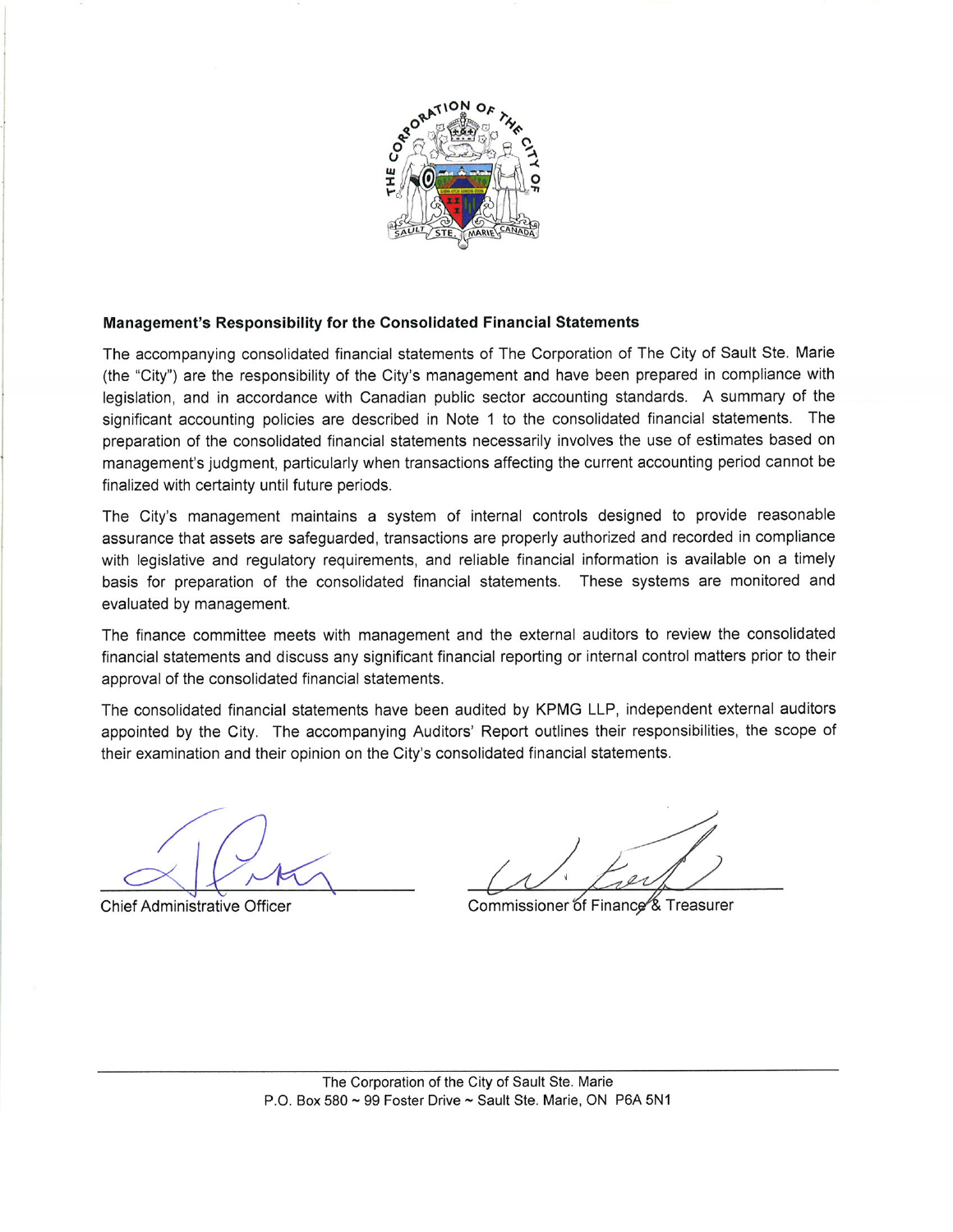### **INDEPENDENT AUDITORS' REPORT**

To the Members of Council, Inhabitants and Ratepayers of The Corporation of The City of Sault Ste. Marie

We have audited the accompanying consolidated financial statements of The Corporation of The City of Sault Ste. Marie (the "City"), which comprise the consolidated statement of financial position as at December 31, 2013, the consolidated statements of operations and accumulated surplus, changes in net financial assets and cash flows for the year then ended, and notes, comprising a summary of significant accounting policies and other explanatory information.

#### *Management's Responsibility for the Consolidated Financial Statements*

Management is responsible for the preparation and fair presentation of these consolidated financial statements in accordance with Canadian public sector accounting standards, and for such internal control as management determines is necessary to enable the preparation of consolidated financial statements that are free from material misstatement, whether due to fraud or error.

#### *Auditors' Responsibility*

Our responsibility is to express an opinion on these consolidated financial statements based on our audit. We conducted our audit in accordance with Canadian generally accepted auditing standards. Those standards require that we comply with ethical requirements and plan and perform the audit to obtain reasonable assurance about whether the consolidated financial statements are free from material misstatement.

An audit involves performing procedures to obtain audit evidence about the amounts and disclosures in the consolidated financial statements. The procedures selected depend on our judgment, including the assessment of the risks of material misstatement of the consolidated financial statements, whether due to fraud or error. In making those risk assessments, we consider internal control relevant to the entity's preparation and fair presentation of the consolidated financial statements in order to design audit procedures that are appropriate in the circumstances, but not for the purpose of expressing an opinion on the effectiveness of the entity's internal control.An audit also includes evaluating the appropriateness of accounting policies used and the reasonableness of accounting estimates made by management, as well as evaluating the overall presentation of the consolidated financial statements.

We believe that the audit evidence we have obtained is sufficient and appropriate to provide a basis for our audit opinion.

#### *Opinion*

In our opinion, the consolidated financial statements present fairly, in all material respects, the consolidated financial position of the City as at December 31, 2013, and its consolidated results of operations and its consolidated cash flows for the year then ended in accordance with Canadian public sector accounting standards**.** 

 $k$ *PMG 14* $^{\rho}$ 

Chartered Professional Accountants, Licensed Public Accountants

July 14, 2014 Sault Ste Marie, Canada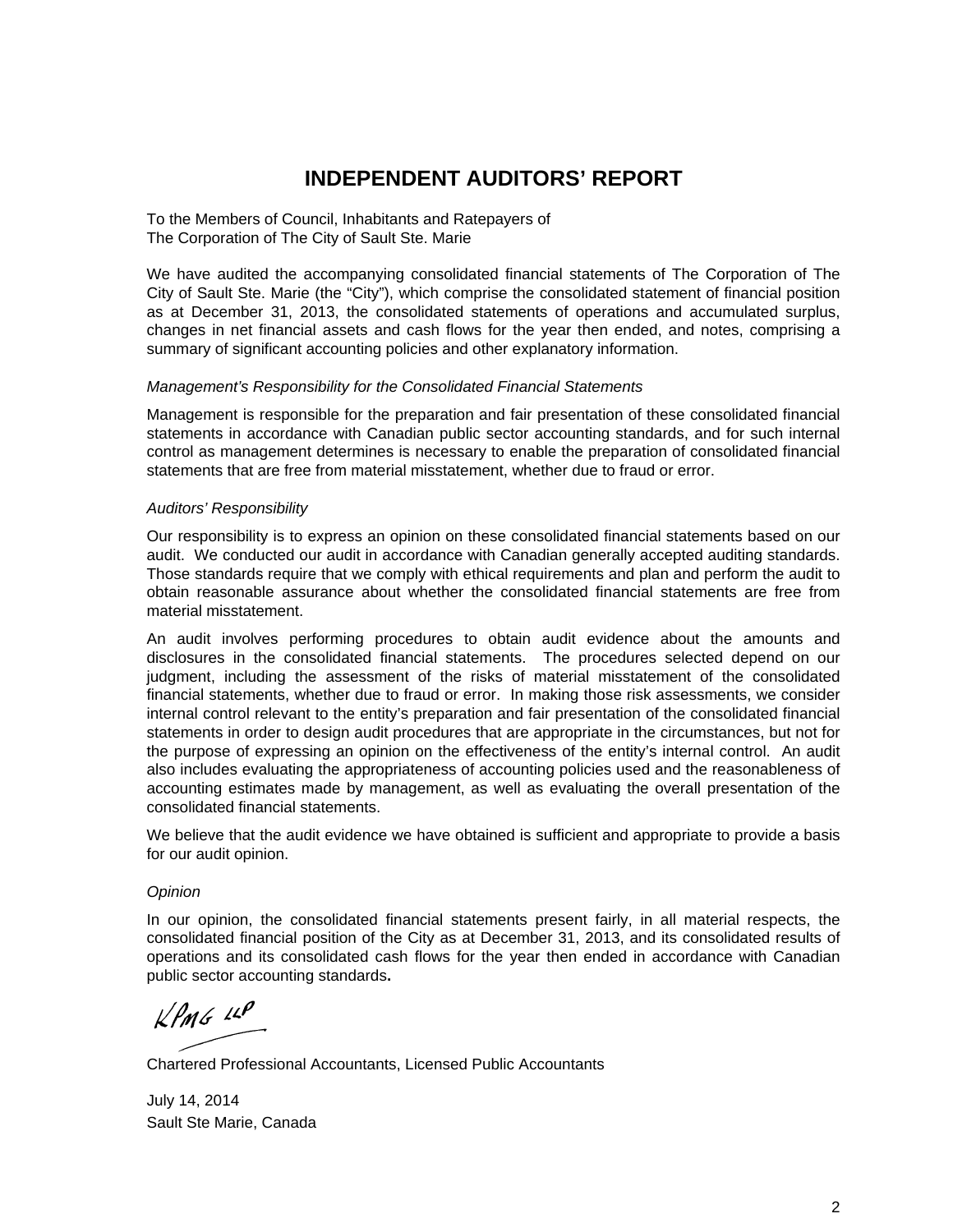Consolidated Statement of Financial Position

Year ended December 31, 2013, with comparative information for 2012

|                                                                                                                                                                                                                                                                                      | 2013                                                                                          | 2012                                                                                                     |
|--------------------------------------------------------------------------------------------------------------------------------------------------------------------------------------------------------------------------------------------------------------------------------------|-----------------------------------------------------------------------------------------------|----------------------------------------------------------------------------------------------------------|
|                                                                                                                                                                                                                                                                                      |                                                                                               |                                                                                                          |
| <b>Financial assets:</b>                                                                                                                                                                                                                                                             |                                                                                               |                                                                                                          |
| Cash and cash equivalents<br>Taxes receivable<br>Accounts receivable<br>Other current assets<br>Investment in government business enterprises (note 5)                                                                                                                               | \$<br>50,329,848<br>15,391,118<br>12,929,854<br>159,212<br>69,762,661<br>148,572,693          | \$<br>46,894,825<br>8,241,522<br>14,095,005<br>168,709<br>68,949,573<br>138,349,634                      |
|                                                                                                                                                                                                                                                                                      |                                                                                               |                                                                                                          |
| <b>Financial liabilities:</b>                                                                                                                                                                                                                                                        |                                                                                               |                                                                                                          |
| Accounts payable and accrued liabilities<br>Temporary advances from trust funds<br>Employee future benefit obligations (note 12)<br>Deferred revenue (note 3)<br>Landfill closure and post closure liability (note 13)<br>Net long-term liabilities (note 4)<br>Net financial assets | 25,740,104<br>36,076,467<br>2,728,744<br>19,529,708<br>12,466,343<br>96,541,366<br>52,031,327 | 23,098,853<br>336,489<br>33,062,550<br>3,496,823<br>18,737,811<br>14,569,473<br>93,301,999<br>45,047,635 |
| <b>Non-financial assets:</b>                                                                                                                                                                                                                                                         |                                                                                               |                                                                                                          |
| Tangible capital assets (note 14)<br>Prepaid expenses<br>Inventories                                                                                                                                                                                                                 | 430,268,100<br>1,406,586<br>2,218,079<br>433,892,765                                          | 426,660,444<br>1,395,141<br>2,103,479<br>430,159,064                                                     |
| Commitments (note 10)<br>Contingent liabilities (note 11)                                                                                                                                                                                                                            |                                                                                               |                                                                                                          |
| Accumulated surplus (note 15)                                                                                                                                                                                                                                                        | \$485,924,092                                                                                 | \$475,206,699                                                                                            |

The accompanying notes are an integral part of these consolidated financial statements.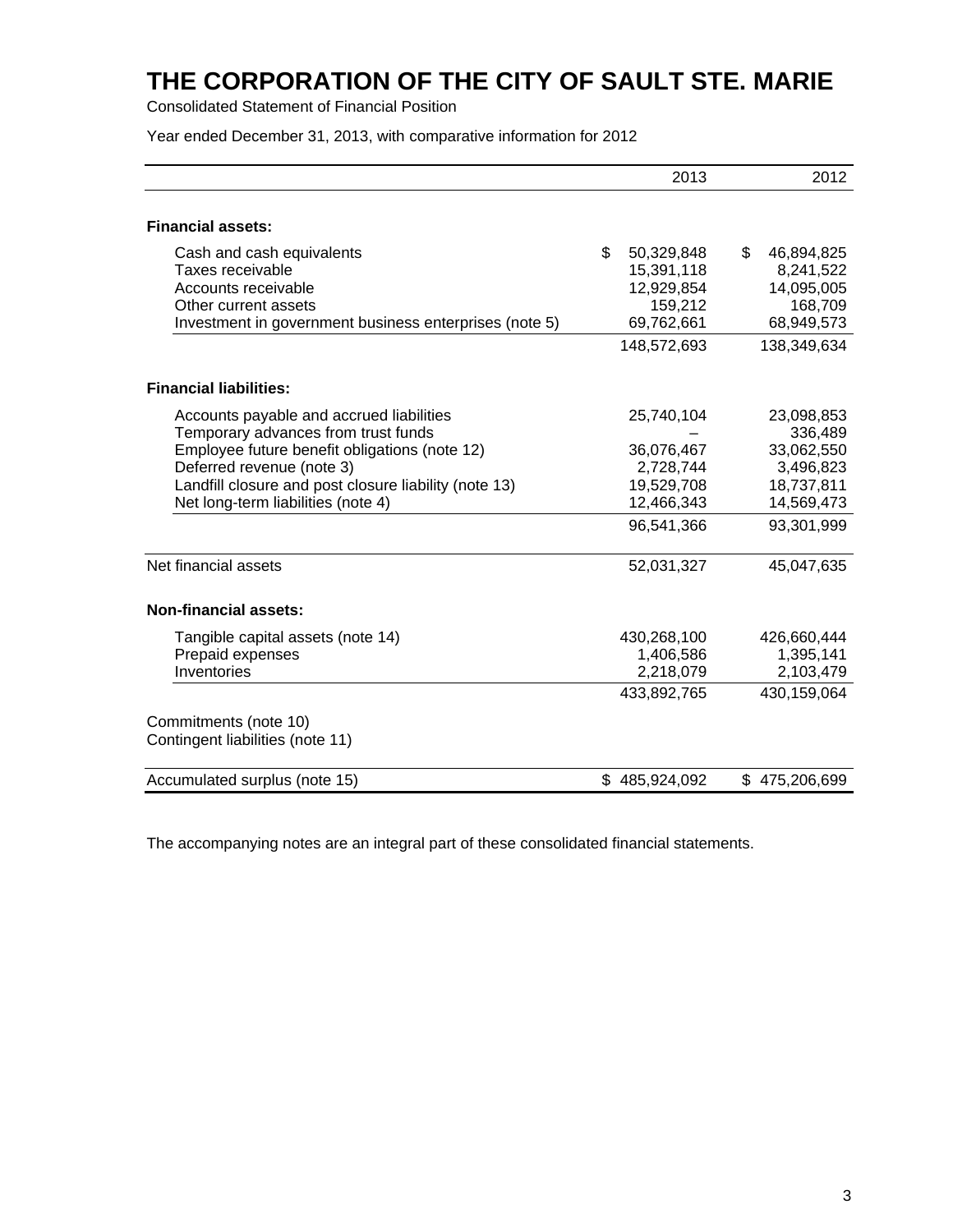Consolidated Statement of Operations and Accumulated Surplus

Year ended December 31, 2013, with comparative information for 2012

|                                            | <b>Budget</b>     | 2013              | 2012              |
|--------------------------------------------|-------------------|-------------------|-------------------|
|                                            | (note 6)          |                   |                   |
| Revenue:                                   |                   |                   |                   |
| Property taxation                          | 101,029,465<br>\$ | 102,063,300<br>\$ | \$<br>98,734,596  |
| Taxation from other governments            | 4,317,240         | 4,432,020         | 4,665,890         |
| Fees and user charges                      | 61,825,998        | 59,128,929        | 56,853,461        |
| Government grants (note 16)                | 22,010,740        | 29,286,923        | 28,645,313        |
| Interest and investment income             | 5,423,500         | 6,380,892         | 4,988,710         |
| Other                                      | 687,109           | 3,157,067         | 3,026,727         |
| Gain (loss) on disposal of tangible        |                   |                   |                   |
| capital assets                             |                   | (53, 379)         | 86,484            |
| Government business enterprises            |                   |                   |                   |
| operating results (note 5)                 |                   | 1,423,168         | 1,584,598         |
| Total revenue                              | 195,294,052       | 205,818,920       | 198,585,779       |
|                                            |                   |                   |                   |
| Expenses:                                  |                   |                   |                   |
| General government                         | 13,968,613        | 14,112,987        | 13,272,519        |
| <b>Protection services</b>                 | 40,419,662        | 40,904,960        | 39,655,730        |
| <b>Transportation services</b>             | 33,661,831        | 39,561,250        | 36,851,469        |
| <b>Environmental services</b>              | 23,877,788        | 25,354,052        | 25,579,717        |
| <b>Health services</b>                     | 7,983,975         | 7,591,354         | 8,214,847         |
| Social and family services                 | 26,389,315        | 25,783,578        | 25,368,024        |
| Social housing                             | 2,359,679         | 2,277,901         | 2,344,599         |
| Planning and development                   | 3,532,958         | 4,563,974         | 4,210,597         |
| Recreation and cultural services           | 14,575,467        | 15,271,264        | 13,958,114        |
| Contribution to new hospital construction  | 2,100,000         | 2,100,000         | 2,100,000         |
| Amortization of tangible capital assets    |                   | 17,580,207        | 17,144,443        |
| <b>Total expenses</b>                      | 168,869,288       | 195,101,527       | 188,700,059       |
|                                            |                   |                   |                   |
| Annual surplus                             | 26,424,764        | 10,717,393        | 9,885,720         |
| Accumulated surplus, beginning of year     | 475,206,699       | 475,206,699       | 465,320,979       |
|                                            |                   |                   |                   |
| Accumulated surplus, end of year (note 15) | \$501,631,463     | \$485,924,092     | 475,206,699<br>\$ |

The accompanying notes are an integral part of these consolidated financial statements.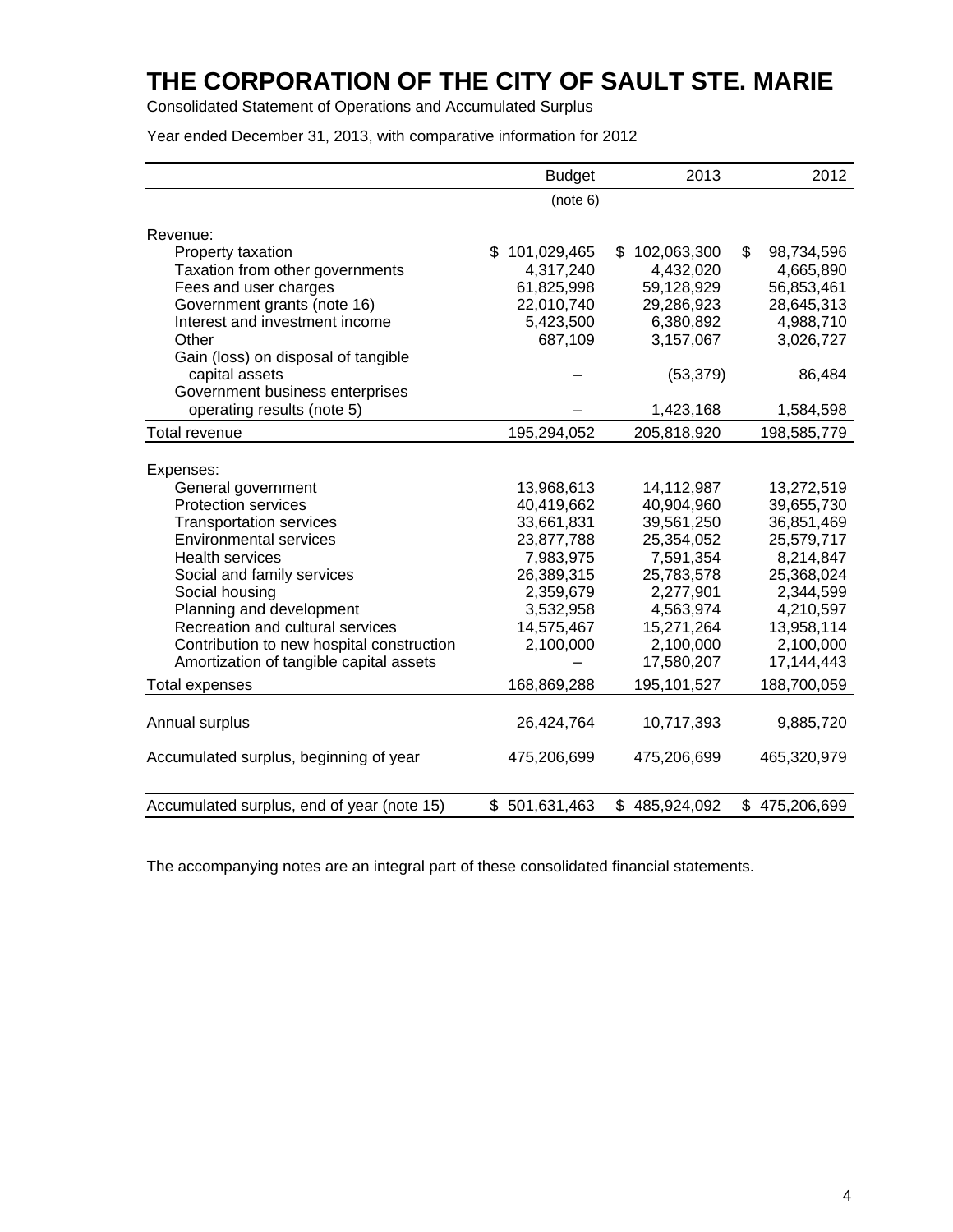Consolidated Statement of Changes in Net Financial Assets

Year ended December 31, 2013, with comparative information for 2012

|                                                | <b>Budget</b>    | 2013              | 2012              |
|------------------------------------------------|------------------|-------------------|-------------------|
|                                                | (note 6)         |                   |                   |
|                                                |                  |                   |                   |
| Annual surplus                                 | 26,424,764<br>\$ | 10,717,393<br>S.  | \$<br>9,885,720   |
| Acquisition of tangible capital assets         | (21, 021, 645)   | (21, 299, 459)    | (26,056,720)      |
| Amortization of tangible capital assets        |                  | 17,580,207        | 17,144,443        |
| (Gain) loss on sale of tangible capital assets |                  | 53,379            | (86, 484)         |
| Proceeds on sale of tangible capital assets    |                  | 58,217            | 290,183           |
|                                                | 5,403,119        | 7,109,737         | 1,177,142         |
| Change in prepaid expenses                     |                  | (11, 445)         | (200, 300)        |
| Change in inventories                          |                  | (114,600)         | (58, 736)         |
| Change in net financial assets                 | 5,403,119        | 6,983,692         | 918,106           |
| Net financial assets, beginning of year        | 45,047,635       | 45,047,635        | 44,129,529        |
| Net financial assets, end of year              | 50,450,754<br>S  | 52,031,327<br>\$. | 45,047,635<br>\$. |

The accompanying notes are an integral part of these consolidated financial statements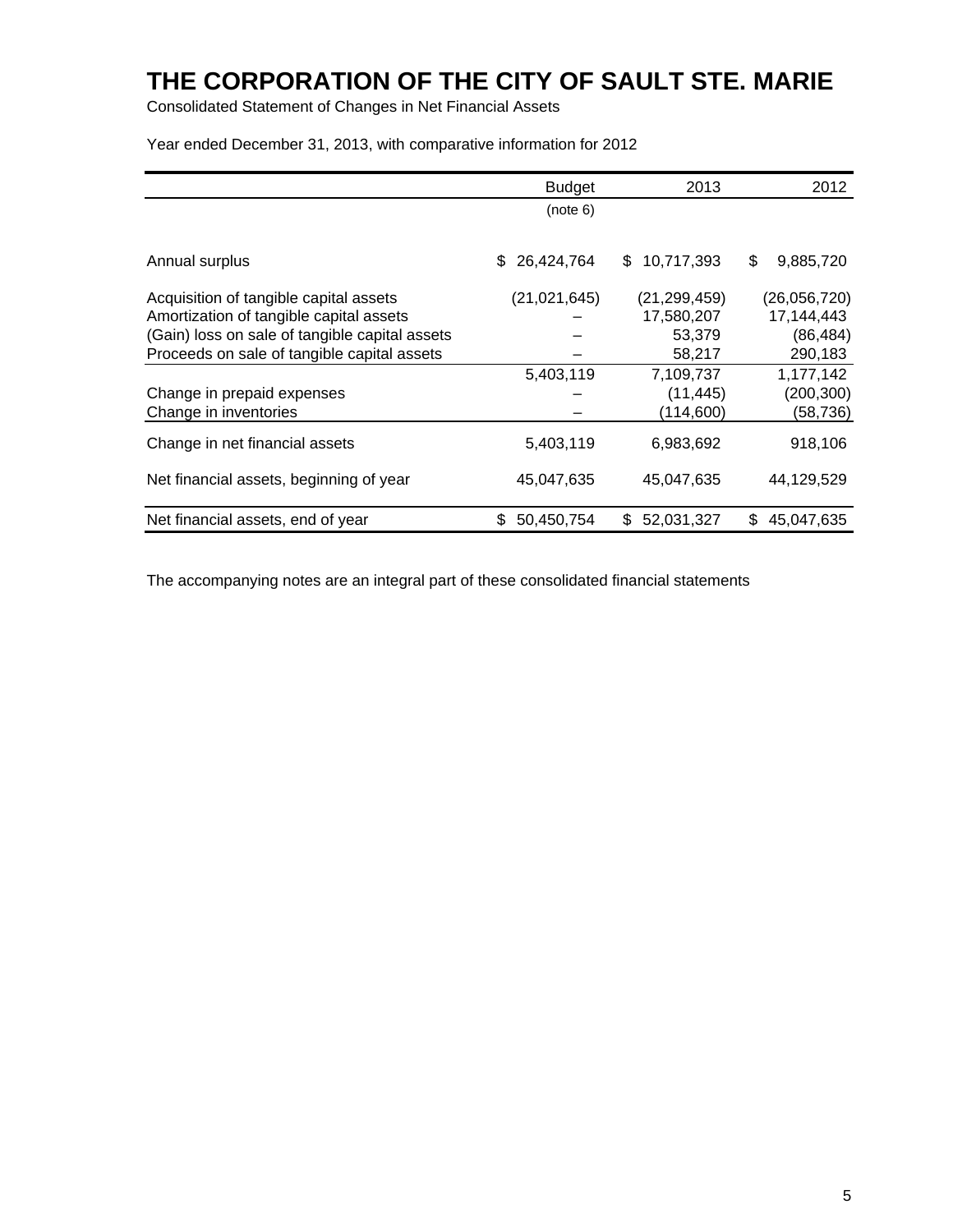Consolidated Statement of Cash Flows

Year ended December 31, 2013, with comparative information for 2012

|                                                         | 2013             | 2012            |
|---------------------------------------------------------|------------------|-----------------|
| Cash provided by (used in):                             |                  |                 |
| <b>Operating Activities:</b>                            |                  |                 |
| Annual surplus                                          | 10,717,393<br>\$ | \$<br>9,885,720 |
| Items not involving cash:                               |                  |                 |
| Amortization of tangible capital assets                 | 17,580,207       | 17,144,443      |
| (Gain) loss on sale of tangible capital assets          | 53,379           | (86, 484)       |
| Developer contributions of tangible capital assets      | (916, 706)       | (2, 354, 392)   |
| Change in future employee benefit obligations           | 3,013,918        | 1,412,049       |
| Change in landfill closure and post-closure liability   | 791,897          | 2,106,259       |
| Government business enterprises operating results       | (1,423,168)      | (1,584,598)     |
| Change in non-cash assets and liabilities:              |                  |                 |
| Taxes receivable                                        | (7, 149, 596)    | (3,542,180)     |
| Accounts receivable                                     | 1,428,111        | 4,788,748       |
| Prepaid expenses                                        | (13, 492)        | (200, 300)      |
| Other current assets                                    | 11,543           | 180,000         |
| Inventories                                             | (114,600)        | (58, 736)       |
| Accounts payable and accrued liabilities                | 2,378,291        | 64,744          |
| Deferred revenue                                        | (768, 079)       | 1,119,216       |
| Temporary advances from trust funds                     | (336, 488)       | (644, 933)      |
|                                                         | 25,252,610       | 28,229,556      |
| <b>Capital Activities:</b>                              |                  |                 |
| Proceeds on sale of tangible capital assets             | 58,217           | 290,183         |
| Cash used to acquire tangible capital assets            | (20, 382, 753)   | (23, 702, 328)  |
|                                                         | (20, 324, 536)   | (23, 412, 145)  |
| <b>Investing Activities:</b>                            |                  |                 |
| Dividends received from government business enterprises | 610,080          | 610,080         |
| <b>Financing Activities:</b>                            |                  |                 |
| Repayment of long-term liabilities                      | (2,103,131)      | (2, 148, 939)   |
| Net change in cash and cash equivalents                 | 3,435,023        | 3,278,552       |
| Cash and cash equivalents, beginning of year            | 46,894,825       | 43,616,273      |
| Cash and cash equivalents, end of year                  | \$50,329,848     | \$46,894,825    |

The accompanying notes are an integral part of these consolidated financial statements.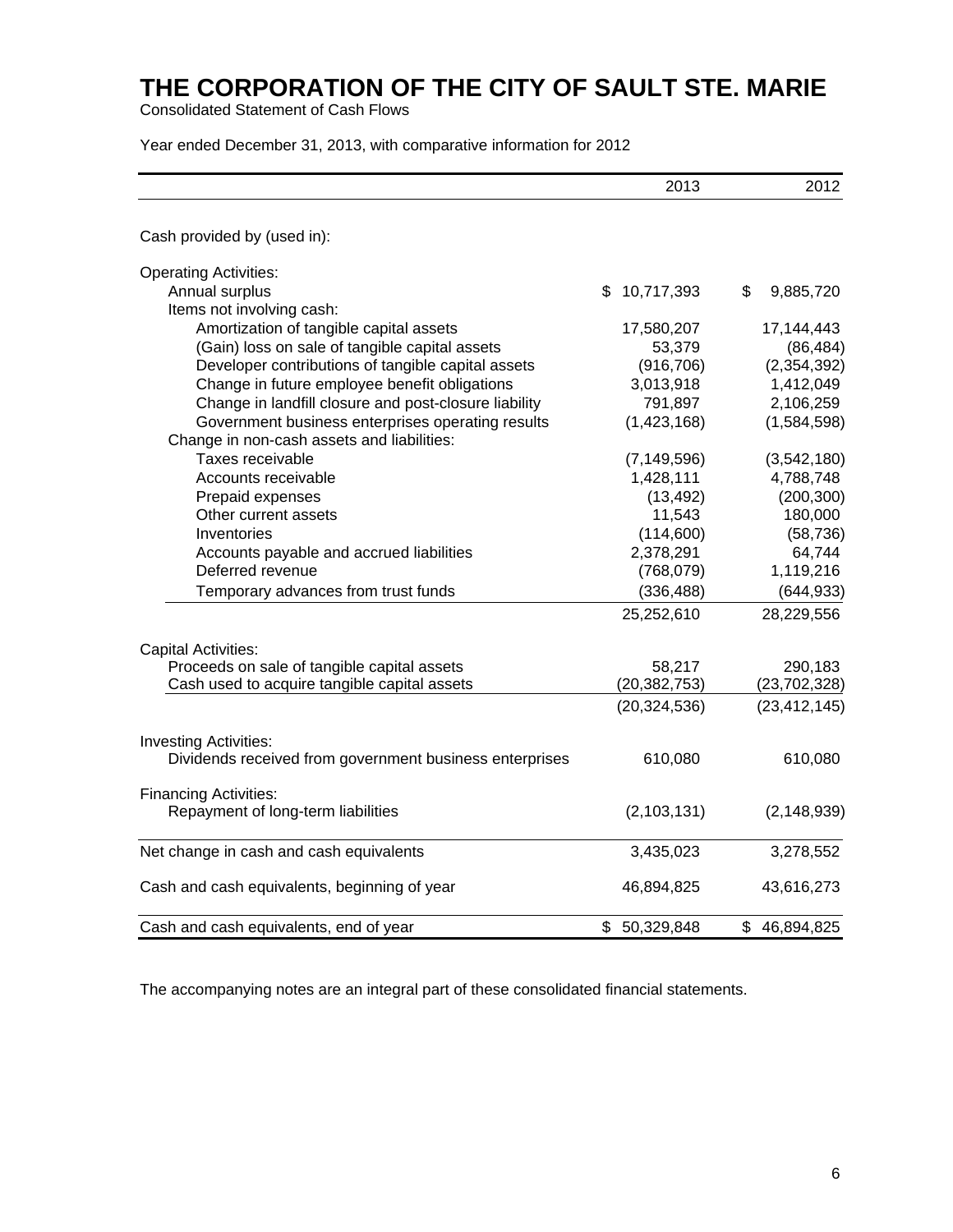Notes to Consolidated Financial Statements

Year ended December 31, 2013

The City of Sault Ste. Marie (the "City") is a municipality that was created on April 16, 1912 pursuant to the Municipal Act. The City provides municipal services such as police, fire, public works, planning, parks and recreation, library and other general government operations.

#### **1. Significant accounting policies:**

The consolidated financial statements of the City are prepared by management in accordance with Canadian generally accepted accounting principles for governments as recommended by the Public Sector Accounting Board ("PSAB") of the Chartered Professional Accountants of Canada. Significant accounting policies adopted by the City are as follows:

- (a) Basis of consolidation:
	- (i) Consolidated entities

 The consolidated financial statements reflect the assets, liabilities, revenues and expenses of the reporting entity. The reporting entity is comprised of all organizations, committees and local boards accountable for the administration of their financial affairs and resources to the City and which are owned or controlled by the City except for the City's government business enterprises which are accounted for on the modified equity basis of accounting.

These entities and organizations include:

 Sault Ste. Marie Police Services Board City of Sault Ste. Marie Public Utilities Commission Sault Ste. Marie Public Library

 Interdepartmental and inter-organizational transactions and balances between these entities and organizations have been eliminated.

(ii) Investment in Government Business Enterprises

The City's investment in PUC Inc. and PUC Services Inc. is accounted for on a modified equity basis, consistent with Canadian generally accounting principles as recommended by PSAB for investments in government business enterprises. On December 31, 2010 PUC Inc. was restructured creating two separate companies: PUC Inc and PUC Services Inc. Previous to the restructuring, PUC Services Inc. was owned by PUC Inc. and thus included in the consolidated financial statements of PUC Inc. Under the modified equity basis, PUC Inc.'s and PUC Services Inc.'s accounting policies are not adjusted to conform with those of the municipality and inter-organizational transactions and balances are not eliminated. The City recognizes its equity interest in the annual income or loss of PUC Inc. and PUC Services Inc. in its consolidated statement of operations with a corresponding increase or decrease in its investment asset account. Any dividends that the City may receive from PUC Inc. and PUC Services Inc. will be reflected as reductions in the investment asset account.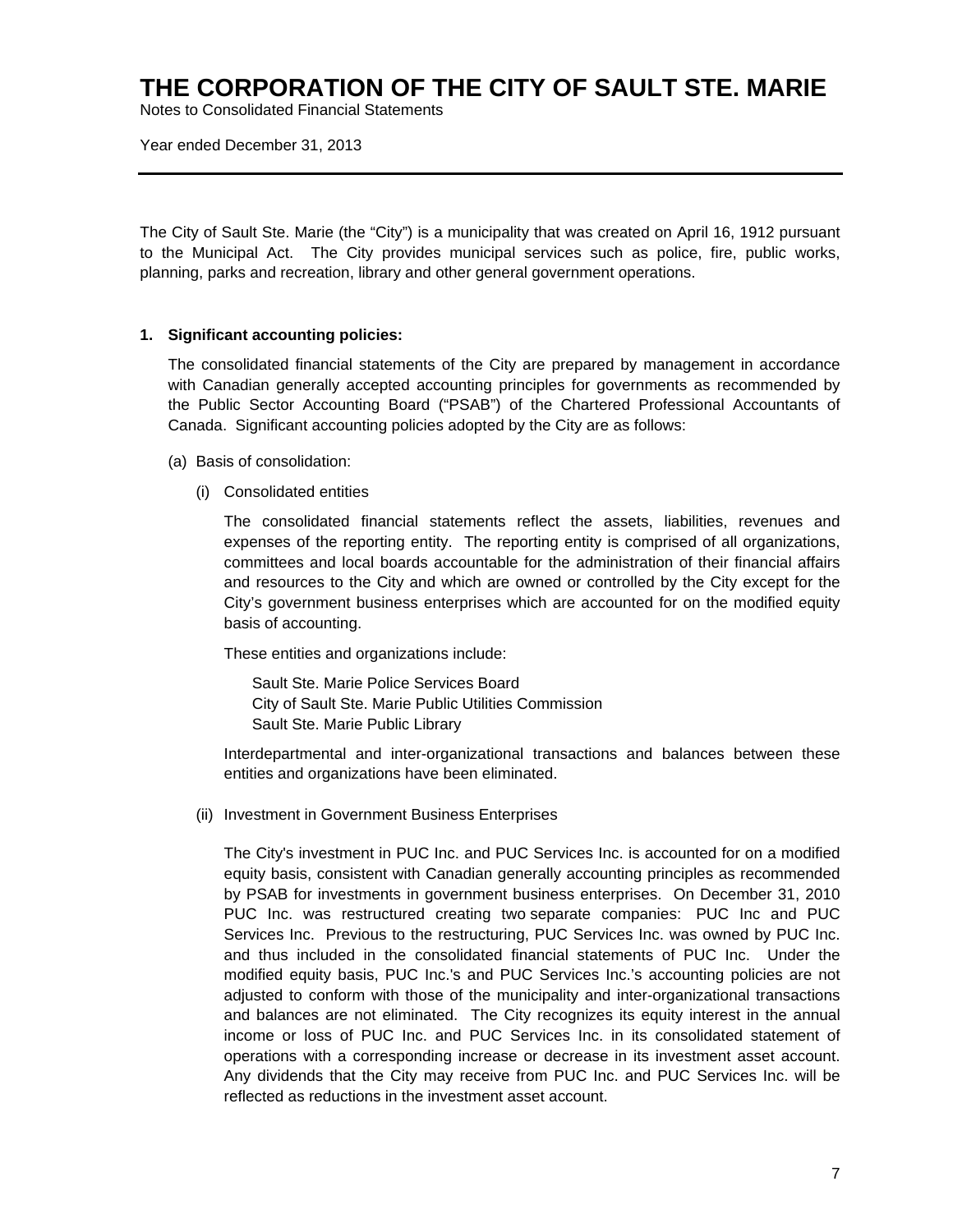Notes to Consolidated Financial Statements

Year ended December 31, 2013

#### **1. Summary of significant accounting policies (continued):**

(iii) Related entities:

 The consolidated financial statements do not reflect the assets, liabilities, sources of financing, expenses and the activities of the following Boards and enterprises which are not under the control of Council.

 Algoma Health Unit District of Sault Ste. Marie Social Services Administration Board Board of Management of Queenstown The Sault Ste. Marie Central Business District Improvement Area Board of Management of City Centre Business Improvement Area Sault Ste. Marie Public Region Conservation Authority

(iv) Trust funds:

Trust funds and their related operations administered by the City are not included in their consolidated financial statements.

(b) Basis of accounting:

The City follows the accrual method of accounting for revenues and expenses. Revenues are normally recognized in the year in which they are earned and measurable. Expenses are recognized as they are incurred and measurable as a result of receipt of goods or services and/or the creation of a legal obligation to pay.

(c) Revenue recognition:

The City prepared tax billings based on assessment rolls issued by the Municipal Property Assessment Corporation, in accordance with rates established and approved annually by Council and the Province of Ontario. Taxation revenue is recognized in the period in which the taxes are levied.

Government transfers are recognized in the period in which the events giving rise to the transfer occurred, provided that the transfer is authorized and the amount can be reasonably estimated. Government grants are recognized when approved to the extent the related expenditures have been incurred and collection can be reasonably assured.

User fees and other revenues are recognized when the services are performed or goods are delivered, collection of the relevant receivable is probable, persuasive evidence of an arrangement exists and fees are fixed or determinable. Amounts received for future services are deferred until the service is provided.

(d) Temporary investments:

Temporary investments are recorded at the lower of cost and market value.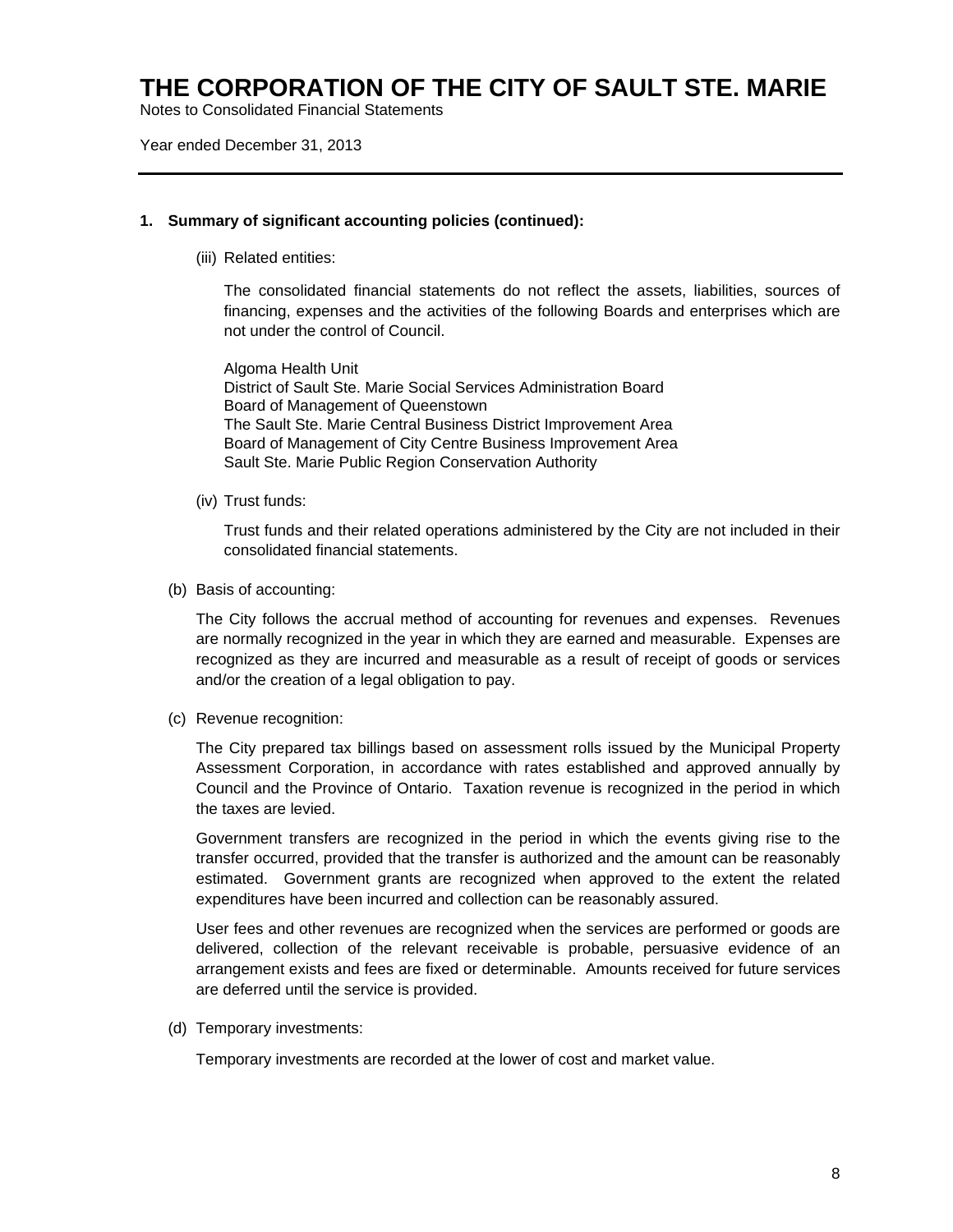Notes to Consolidated Financial Statements

Year ended December 31, 2013

#### **1. Significant accounting policies (continued):**

(e) Inventories:

Inventories held for resale are stated at the lower of cost and net realizable value, while inventories of supplies are stated at lower of cost and replacement value.

(f) Deferred revenue:

Deferred revenues represent licenses, permits and other fees which have been collected, but for which the related services or inspections have yet to be performed. These amounts will be recognized as revenues in the fiscal year the services are performed.

(g) Non-financial assets:

 Non-financial assets are not available to discharge existing liabilities and are held for use in the provision of services. They have useful lives extending beyond the current year and are not intended for sale in the ordinary course of operations.

i. Tangible capital assets:

Tangible capital assets are recorded at cost which includes amounts that are directly attributable to acquisition, construction, development or betterment of the asset. The cost, less (if applicable) residual value of the tangible capital assets excluding land, are amortized on a straight-line basis over their estimated useful lives as follows:

| Asset                               | Useful Life - Years |
|-------------------------------------|---------------------|
|                                     |                     |
| Landfill and land improvements      | $10 - 30$ years     |
| Buildings and building improvements | 10 - 60 years       |
| Vehicles                            | 3 - 15 years        |
| Machinery and equipment             | 5 - 25 years        |
| Infrastructure                      | 15 - 100 years      |

Half year amortization is charged in the year of acquisition and in the year of disposal. Assets under construction are not amortized until the asset is available for productive use.

ii. Contributions for tangible capital assets

Tangible capital assets received as contributions are recorded at their fair value at the date of receipt and also recorded as revenue.

iii. Leased tangible capital assets

Leases which transfer substantially all of the benefits and risks incidental to ownership of property are accounted for as leased tangible capital assets. All other leases are accounted for as operating leases and the related payments are charged to expenses as incurred.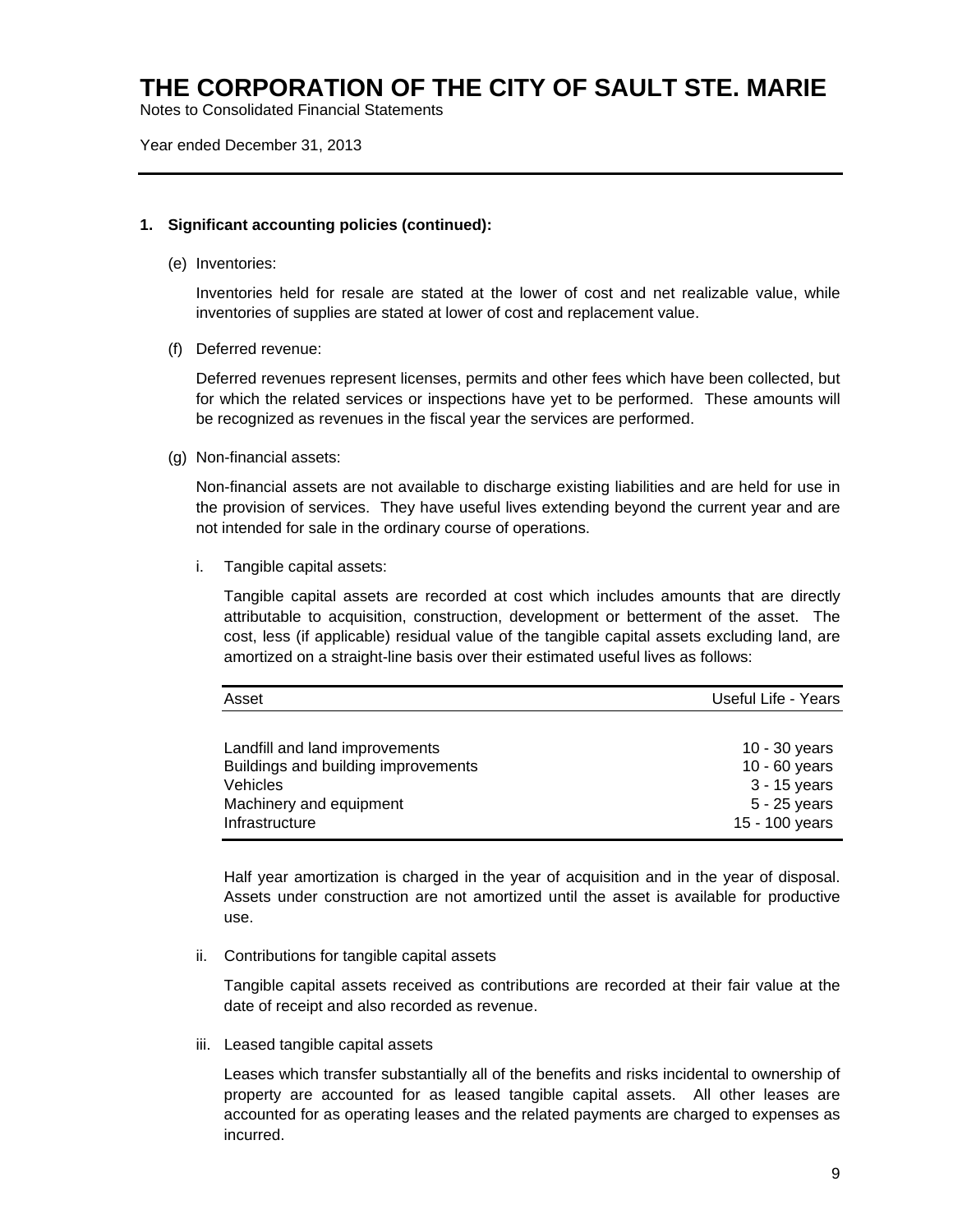Notes to Consolidated Financial Statements

Year ended December 31, 2013

#### **1. Significant accounting policies (continued):**

(h) Use of estimates:

The preparation of consolidated financial statements in conformity with Canadian public sector accounting standards requires management to make estimates and assumptions that affect the reported amounts of assets and liabilities and disclosure of contingent assets and liabilities at the date of the financial statements, and the reported amounts of revenues and expenditures during the reporting period. Significant estimates include assumptions used in estimating provisions for accrued liabilities, landfill liability and in performing actuarial valuations of employee future benefits.

In addition, the City's implementation of the Public Sector Accounting Handbook PS3150 has required management to make estimates of historical cost and useful lives of tangible capital assets.

Actual results could differ from these estimates.

- (i) Employee future benefits:
	- i. The City provides certain benefits which will require funding in future periods. These benefits include sick leave, benefits under the Workplace Safety and Insurance Board ("WSIB") Act, and life insurance, extended health and dental benefits for early retirees.

 The costs of sick leave, benefits under the Workplace Safety and Insurance Board Act and life insurance, extended health and dental benefits are actuarially determined using management's best estimate of salary escalation, accumulated sick days at retirement, insurance and health care cost trends, long-term inflation rates and discount rates.

 For self-insured retirement and other employee future benefits that vest or accumulated over the periods of service provided by employees, such as retirement gratuities, compensated absences and health, dental and life insurance benefits for retirees, the cost is actuarially determined using the projected benefits method prorated on service. Under this method, the benefit costs are recognized over the expected average service life of the employee group. Any actuarial gains and losses related to the past service of employees are amortized over the expected average remaining service life of the employee group.

 For those self-insured benefit obligations that arise from specific events that occur from time to time, such as obligations for workers' compensation and life insurance and health care benefits for those on disability leave, the cost is recognized immediately in the period the events occur. Any actuarial gains and losses that are related to these benefits are recognized immediately in the period they arise.

ii. The costs of multi-employer defined contribution pension plan benefits, such as the Ontario Municipal Employees Retirement System ("OMERS") pensions, are the employer's contributions due to the plan in the period.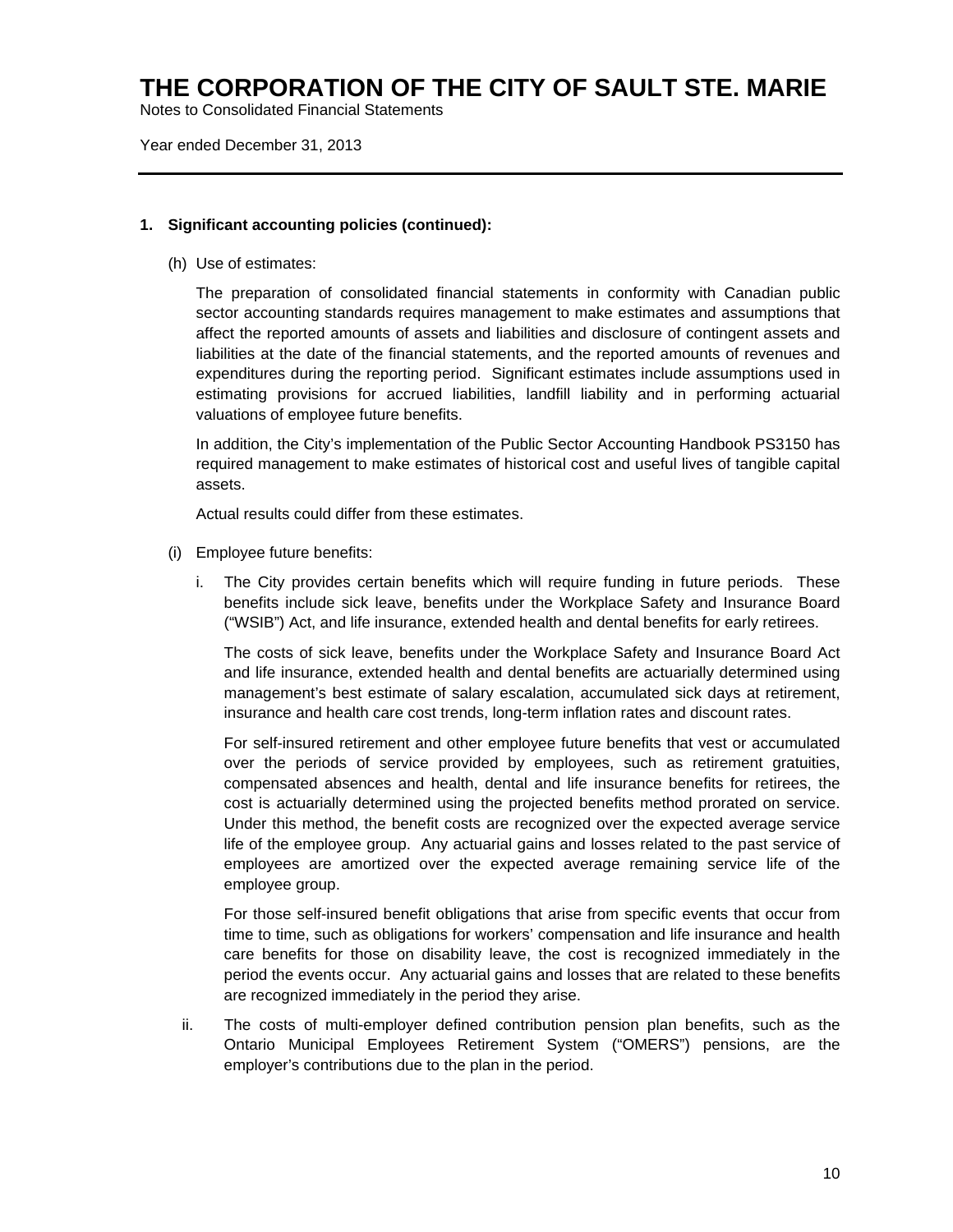Notes to Consolidated Financial Statements

Year ended December 31, 2013

#### **1. Significant accounting policies (continued):**

(j) Landfill liability:

The liability for closure of operational sites and post-closure care has been recognized based on estimated future expenses, estimated inflation and the usage of the site's capacity during the year.

#### **2. Tax revenues:**

Property tax billings are prepared by the City based on an assessment roll prepared by the Municipal Property Assessment Corporation ("MPAC"), an agency of the Ontario government. All assessed property values in the City were reviewed and new values established based on a common valuation date which was used by the City in computing the property tax bills for 2013. However, the property tax revenue and tax receivables of the City are subject to measurement uncertainty as a number of significant appeals submitted by ratepayers have yet to be heard.

The City has established a contingency reserve for tax appeals and other items in the amount of \$2,343,012 (2012 - \$1,542,310). Any supplementary billing adjustments made necessary by the determination of such changes will be recognized in the fiscal year they are determined.

#### **3. Deferred revenue:**

The balances in the deferred revenue of the City consist of:

|                                                                                            | 2013                                          | 2012                                           |
|--------------------------------------------------------------------------------------------|-----------------------------------------------|------------------------------------------------|
| Development charges act<br><b>Provincial Gas Tax</b><br><b>Federal Gas Tax</b><br>Parkland | S<br>364,534<br>112,942<br>572,990<br>504,038 | 357,703<br>S<br>61,183<br>1,436,590<br>429,617 |
| Building permits Bill 124                                                                  | 1,174,239                                     | 1,211,730                                      |
|                                                                                            | \$2,728,744                                   | \$3,496,823                                    |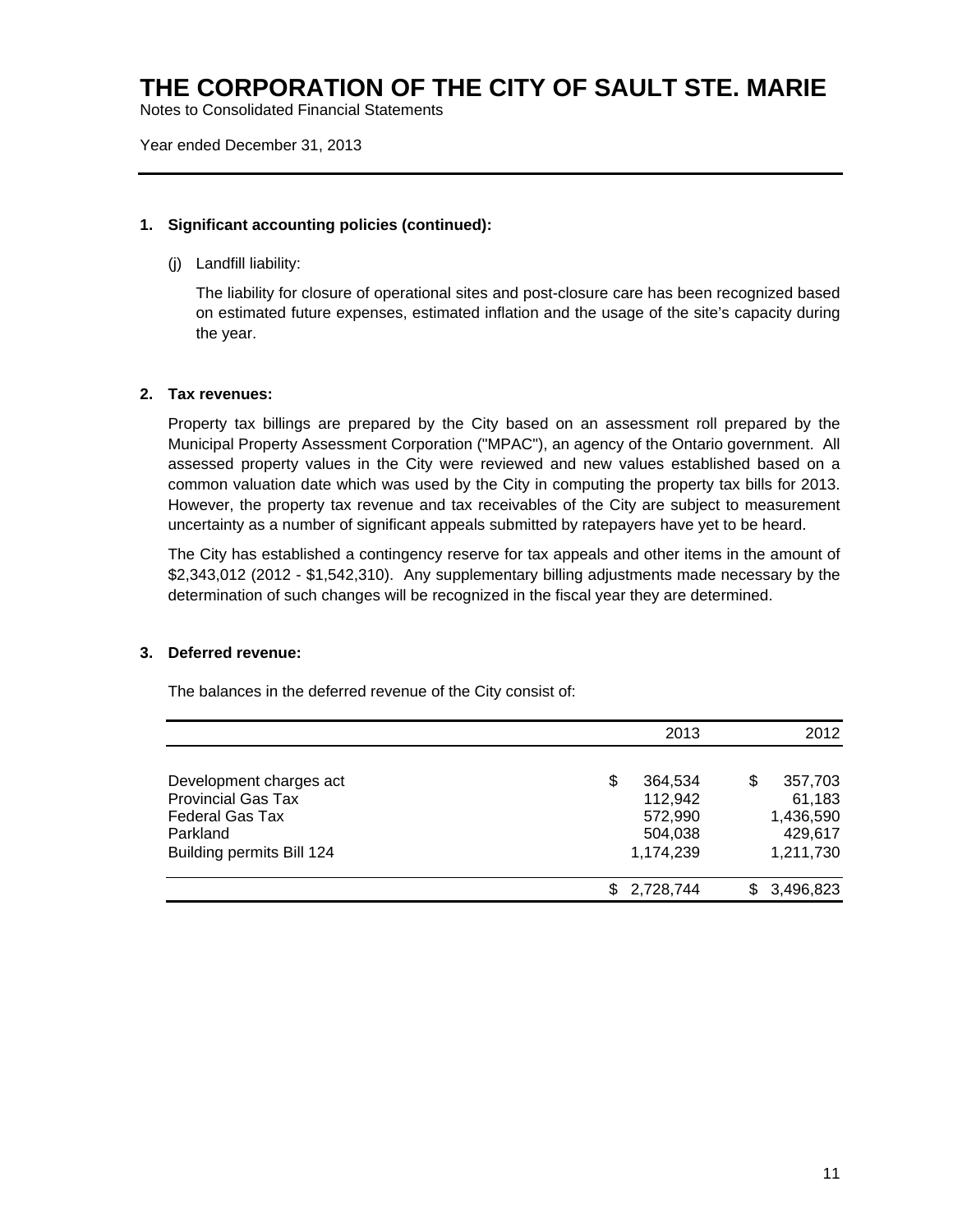Notes to Consolidated Financial Statements

Year ended December 31, 2013

#### **3. Deferred revenue (continued):**

Continuity of deferred revenue is as follows:

|                                                                                            | 2013                                            | 2012                               |
|--------------------------------------------------------------------------------------------|-------------------------------------------------|------------------------------------|
| Balance, beginning of year:                                                                |                                                 |                                    |
| Development charges act<br><b>Provincial Gas Tax</b><br><b>Federal Gas Tax</b><br>Parkland | \$<br>357,703<br>61,183<br>1,436,590<br>429,617 | \$<br>350,905<br>22,763<br>316,919 |
| Building permits Bill 124                                                                  | 1,211,730                                       | 1,687,020                          |
|                                                                                            | 3,496,823                                       | 2,377,607                          |
| Other revenue<br>Interest earned                                                           | 75,194<br>39,284                                | 106,254<br>39,284                  |
| Total revenue                                                                              | 144,478                                         | 144,368                            |
| Contributions deferred<br>Contributions used                                               | 44,450<br>(927,007)                             | 1,419,014<br>(444, 166)            |
| Balance, end of year                                                                       | 2,728,744<br>\$                                 | 3,496,823<br>\$                    |

#### **4. Net long-term liabilities:**

|                                                  | 2013         | 2012         |
|--------------------------------------------------|--------------|--------------|
| Total long-term liabilities incurred by the City | \$12,466,343 | \$14,569,473 |

Principal repayments recoverable over the next five years are as follows:

| 2014 | \$ | 2,265,865 |
|------|----|-----------|
| 2015 |    | 1,211,290 |
| 2016 |    | 1,282,195 |
| 2017 |    | 1,357,471 |
| 2018 |    | 1,437,405 |
|      |    |           |

The annual principal and interest payments required to service the long-term obligations of the City are within the annual debt repayment limit prescribed by the Ministry of Municipal Affairs and Housing.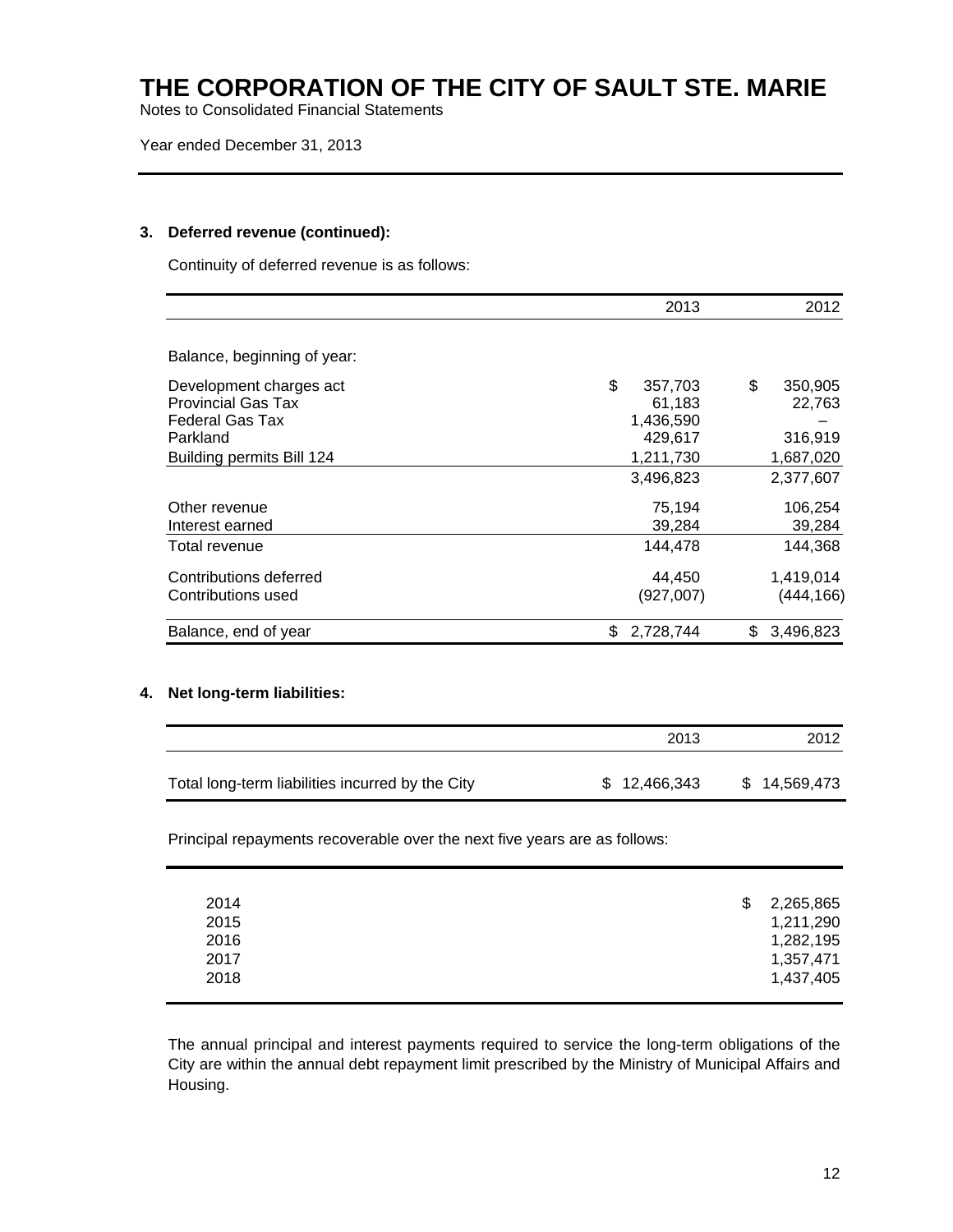Notes to Consolidated Financial Statements

Year ended December 31, 2013

#### **4. Net long-term liabilities (continued):**

The long-term obligations issued in the name of the City have received approval of the Ontario Municipal board for those approved on or before December 31, 1992. Those approved after January 1, 1993 have been approved by by-law.

The above long-term debt has various maturity dates and interest rates ranging from due on demand to 2021 and 0% to 8.07% respectively.

Interest paid in the year and included in current expenses is \$721,156 (2012 - \$837,291).

#### **5. Investment in government business enterprises:**

PUC Inc. is incorporated under the laws of the Province of Ontario and provides municipal electrical distribution and other services to the residents of Sault Ste. Marie. The City owns 100% of the outstanding shares of PUC Inc. PUC Services Inc. is incorporated under the laws of the Province of Ontario and provides management, operations and maintenance services related to water, wastewater and electrical services to its related entities and other organizations. The City owns 100% of the outstanding shares of PUC Services Inc. The note payable to the City of \$6,720,000 is unsecured, bears interest at 6.1% per annum, and is payable one year after demand. The note payable to the City of \$25,000,000 is unsecured, bears interest at rates negotiated periodically, currently 6.1%, and is payable one year after demand.

The following schedule reflects the combined financial information of PUC Inc. and PUC Services Inc. as at December 31:

|                                                                                                                     |     | 2013                                                          | 2012                                                     |
|---------------------------------------------------------------------------------------------------------------------|-----|---------------------------------------------------------------|----------------------------------------------------------|
| <b>Financial Position:</b>                                                                                          |     |                                                               |                                                          |
| <b>Current assets</b><br>Notes receivable<br>Future income tax assets<br>Capital assets<br>Regulatory assets        | \$  | 41,663,817<br>8,310,000<br>2,692,000<br>88,084,450<br>822,635 | \$<br>42,570,078<br>8,310,000<br>2,834,800<br>84,049,482 |
| <b>Total assets</b>                                                                                                 |     | \$141,572,902                                                 | \$<br>137,764,360                                        |
| <b>Current liabilities</b><br>Employee future benefit obligations<br>Notes payable<br><b>Regulatory liabilities</b> | \$  | 28,070,418<br>1,663,996<br>67,465,345<br>6,330,482            | \$<br>28,605,071<br>1,645,644<br>62,500,930<br>7,783,142 |
| <b>Total liabilities</b><br>Shareholder's equity                                                                    |     | 103,530,241<br>38,042,661                                     | 100,534,787<br>37,229,573                                |
| Total liabilities and equity                                                                                        | \$. | 141,572,902                                                   | \$<br>137,764,360                                        |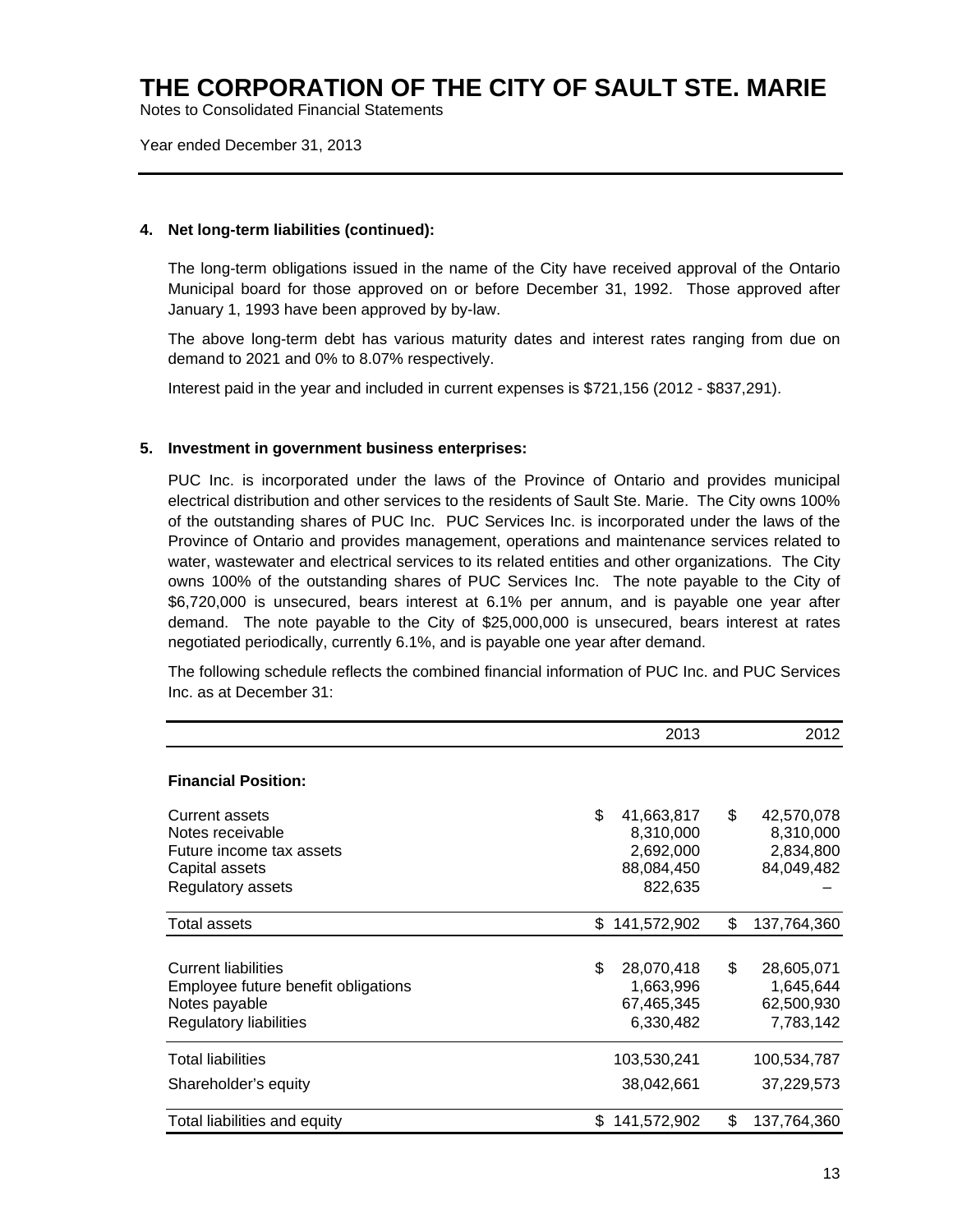Notes to Consolidated Financial Statements

Year ended December 31, 2013

#### **5. Investment in government business enterprises (continued):**

|                                                                              |     | 2013            | 2012             |
|------------------------------------------------------------------------------|-----|-----------------|------------------|
| <b>Results of Operations:</b>                                                |     |                 |                  |
| Revenues                                                                     |     | \$108,385,718   | \$<br>93,990,864 |
| <b>Expenses</b>                                                              |     | (106, 986, 275) | (91, 987, 191)   |
| Gain (loss) on sale of assets                                                |     | (110, 632)      | 22,253           |
| Provision for payment in lieu of taxes                                       |     | 134,357         | (441, 328)       |
| Net income for the year                                                      | \$  | 1,423,168       | \$<br>1,584,598  |
| The City's investment in government business<br>enterprises is comprised of: |     |                 |                  |
| Common shares                                                                | \$. | 15,668,248      | \$<br>15,668,248 |
| Special shares                                                               |     | 15,513,300      | 15,513,300       |
| Retained earnings                                                            |     | 6,861,113       | 6,048,025        |
| Equity, end of year                                                          |     | 38,042,661      | 37,229,573       |
| Notes receivable                                                             |     | 31,720,000      | 31,720,000       |
| Investment in government business enterprises                                | \$. | 69,762,661      | \$<br>68,949,573 |

#### **6. Budget figures:**

The Budget By-law adopted by Council for the 2013 year was not prepared on a basis consistent with that used to report actual results (Public Section Accounting Standards). The budget was prepared on a modified accrual basis while Public Sector Accounting Standards now require a full accrual basis. The budget figures anticipated use surpluses accumulated in previous years to reduce current year expenses in excess of current year revenues to \$Nil. In addition, the budget expensed all tangible capital expenditures rather than including amortization expense. As a result, the budget figures presented in the consolidated statements of operations and change in net financial assets represent the financial plan adopted by Council with adjustments as follows:

|       |                                                                    | 2013                    | 2012                    |
|-------|--------------------------------------------------------------------|-------------------------|-------------------------|
|       | Budget By-law for the year                                         | \$                      | \$                      |
| Add:  | Debt principal repayments<br>Investment in tangible capital assets | 3,532,905<br>21,021,645 | 3,531,435<br>26,740,828 |
| Less: | Net transfer to/from reserves and other                            | 1,870,214               | (5, 130, 228)           |
|       | Budget surplus per statement of operations                         | 26.424.764              | \$25,142,035            |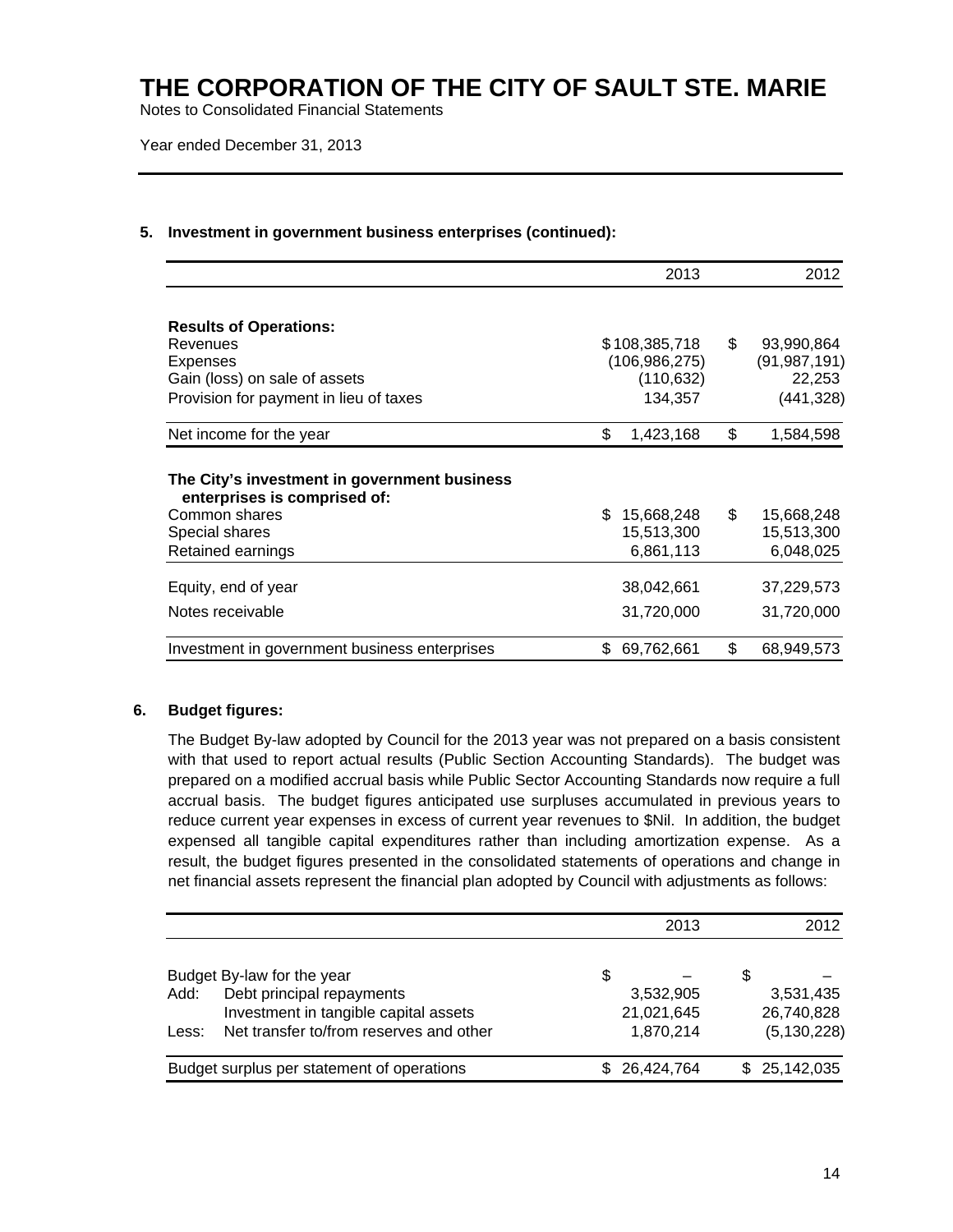Notes to Consolidated Financial Statements

Year ended December 31, 2013

#### **7. Pension agreements:**

The City makes contributions to the Ontario Municipal Employees Retirement Fund ("OMERS"), which is a multi-employer plan, on behalf of all permanent, full-time members of its staff. This plan is a defined benefit plan which specifies the amount of the retirement to be received by the employees based on the length of service and rates of pay.

The amount contributed to OMERS for 2013 was \$6,573,976 (2012 - \$5,941,977) is included as an expense on the consolidated statement of financial activities.

#### **8. Operations of school boards:**

During 2013, the City collected and transferred property taxes totaling \$19,827,688 (2012 - \$19,422,120) on behalf of area school boards.

#### **9. Trust funds:**

The trust funds administered by the City amounting to \$7,341,597 (2012 - \$7,243,872) are presented in a separate financial statement of trust fund balances and operations. As such balances are held in trust by the City for the benefit of others; they are not presented as part of the City's financial position or financial activities. At December 31, 2013, the trust fund balances are comprised of:

|                                     |   | 2013      | 2012            |
|-------------------------------------|---|-----------|-----------------|
| Cemetery Care and Maintenance funds | S | 4,972,901 | \$<br>4,828,056 |
| Pre-need assurance                  |   | 2,202,200 | 2,142,592       |
| Transit employees pension           |   | 73,376    | 72,575          |
| <b>Historic Sites</b>               |   | 9,229     | 111,445         |
| Heritage Sault Ste. Marie           |   | 25,056    | 58,270          |
| Ontario Home Renewal Program        |   | 19,174    | 20,934          |
| <b>Cultural Endowment</b>           |   | 12,661    | 10,000          |
|                                     | S | 7,314,597 | \$<br>7,243,872 |

#### **10. Commitments:**

The City has committed to providing funding of \$29,502,101 for the new hospital under construction in Sault Ste. Marie of which \$28,809,101 (2012 - \$26,709,101) has been contributed to date. The final payment of \$693,000 will be made in 2014, ending the City's commitment to the new hospital.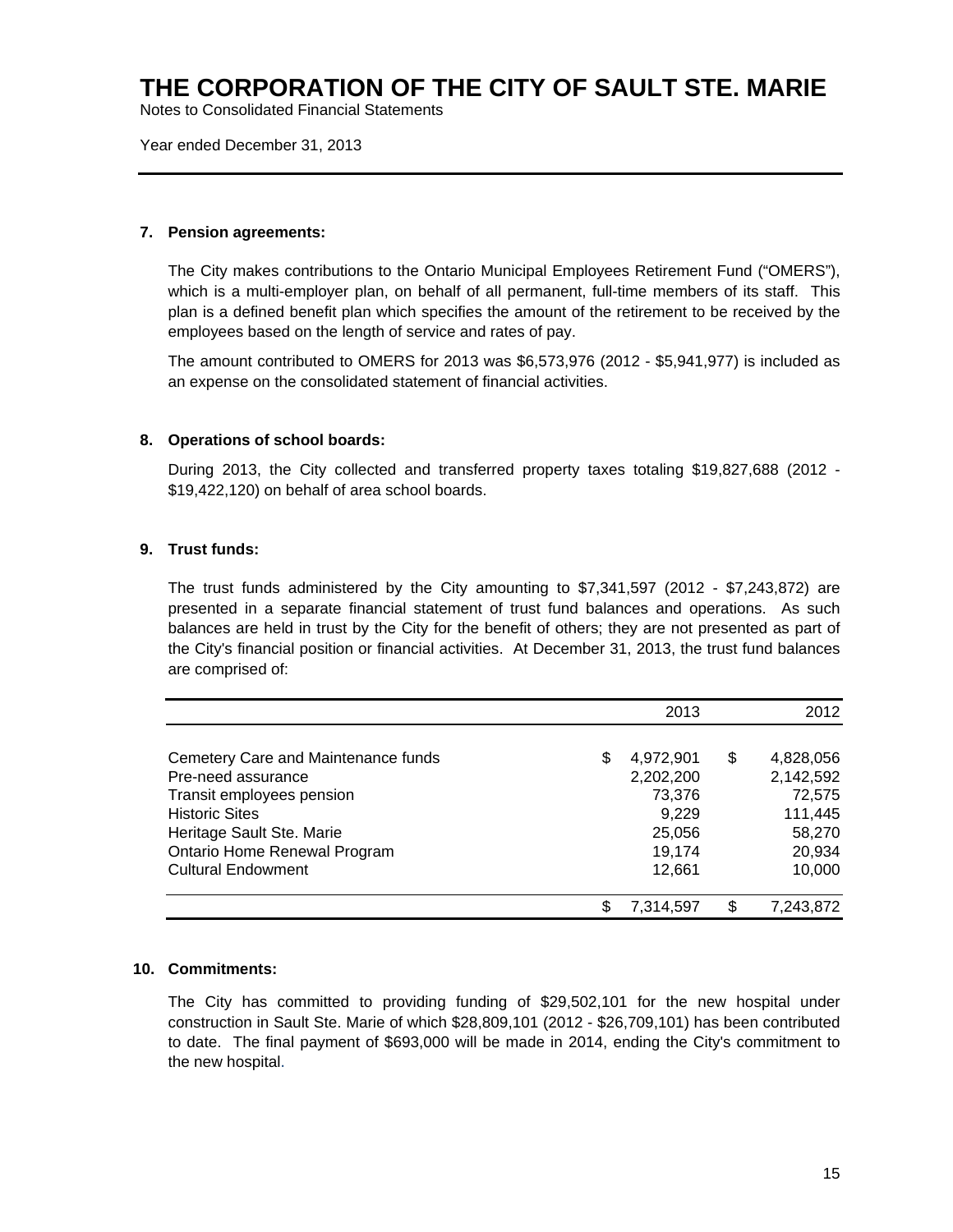Notes to Consolidated Financial Statements

Year ended December 31, 2013

#### **11. Contingent liabilities:**

The City has been named in litigation matters, the outcome of which is not determinable and accordingly, no provision has been made for them in these financial statements. Should any loss result from these claims, such loss would be charged to operations in the year of resolution.

#### **12. Employee future benefit obligations:**

Employee future benefits are liabilities of the City to its employees and early retirees for the following benefits earned but not taken as at December 31 are as follows:

|                                                                                                                                         | 2013                                                     | 2012                                                    |
|-----------------------------------------------------------------------------------------------------------------------------------------|----------------------------------------------------------|---------------------------------------------------------|
| Future payments required to W.S.I.B.<br>Post employment and post retirement benefits<br>Vacation pay<br>Non-vesting sick leave benefits | 13,777,315<br>S.<br>13,372,659<br>7,855,257<br>1,071,236 | 13,652,371<br>SS.<br>10,729,724<br>7,876,999<br>803,456 |
| Employee future benefit obligations                                                                                                     | \$ 36,076,467                                            | \$ 33,062,550                                           |

#### *Post employment and post retirement benefits*

The City provides non-pension benefits to employees and retirees until they reach 65 years of age. The values that follow have been estimated based upon employee data available during the actuarial review which was completed as at December 31, 2013.

The benefit liability continuity is as follows:

|                                                             | 2013                                         | 2012                                      |
|-------------------------------------------------------------|----------------------------------------------|-------------------------------------------|
| Accrued benefit liability, January 1<br>Expense<br>Payments | 10,729,724<br>SS.<br>3,091,135<br>(448, 200) | 10,346,815<br>S.<br>834,433<br>(451, 524) |
| Accrued benefit liability, December 31                      | 13,372,659                                   | \$10,729,724                              |

*Significant assumptions* 

| Discount rate        | 4.50%             |
|----------------------|-------------------|
| Health cost increase | $5.00\% - 8.50\%$ |

*Non-vesting sick leave benefits* 

Sick leave benefits accrue to City employees at a rate of one and a half days per month. Unused sick days are banked and may be used in the future if sick leave is beyond yearly allocation. No cash payments are made for unused sick time upon termination or retirement.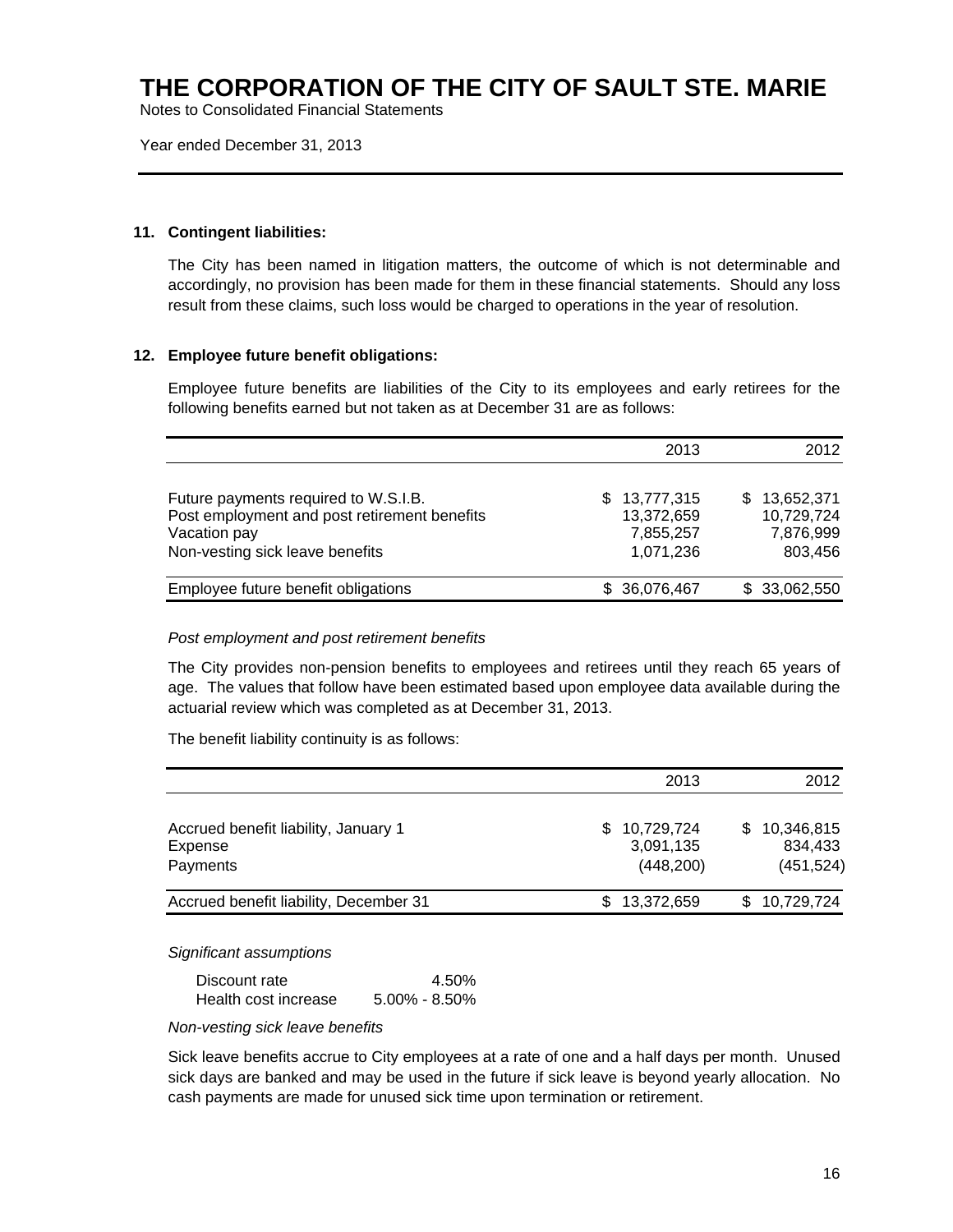Notes to Consolidated Financial Statements

Year ended December 31, 2013

#### **12. Employee future benefit obligation (continued):**

#### *Accrued vacation pay*

Accrued vacation pay represents the liability for vacation entitlements earned by employees but not taken as at December 31, 2013.

#### *Future payments for Worker's Safety and Insurance Board (WSIB)*

Under the provisions of the Workplace Safety and Insurance Board Act, the City has elected to be treated as a Schedule 2 employer and remits payments to the WSIB as required, to fund current disability payments. An actuarial estimate of future liabilities has been completed and forms the basis for the estimated liability.

#### **13. Landfill closure and post-closure liability:**

The Environmental Protection Act sets out the regulatory requirements to properly close and maintain all active and inactive landfill sites. Under environmental law, there is a requirement for closure and post-closure care of solid waste landfill sites. This requirement is to be provided for over the estimated life of the landfill site based on usage.

Landfill closure and post-closure care requirements have been defined in accordance with industry standards and include final covering and landscaping of the landfill, pumping of ground water and leachates from the site, and ongoing environmental monitoring, site inspection and maintenance. The reported liability is based on estimates and assumptions with respect to events extending over a sixty year period using the best information available to management. Future events may result in significant changes to the estimated total expenditures capacity used or total capacity and the estimated liability, and would be recognized prospectively, as a change in estimate, when applicable.

The City operates one primary landfill site, the 5th Line Landfill. The site has capacity of approximately 3,000,000 metric tons with approximately 450,000 metric tons of remaining capacity. At current average fill rates, the site has a remaining operating life of approximately 7.5 years.

It is estimated that the total net present value of the cost to close and maintain the 5th Line Landfill site is approximately \$22,975,000 (2012 - \$22,307,000). At December 31, 2013, an amount of \$19,529,708 (2012 - \$18,737,811) with respect to landfill closure and post-closure liability has been accrued and will be funded from future taxation revenues. The City has established a reserve to contribute to the cost of closing and maintaining the landfill site of \$11,728,238 (2012 - \$10,976,964).

The City will be undertaking a full Environmental Assessment of the landfill site to determine future options which may extend the operating life of the landfill.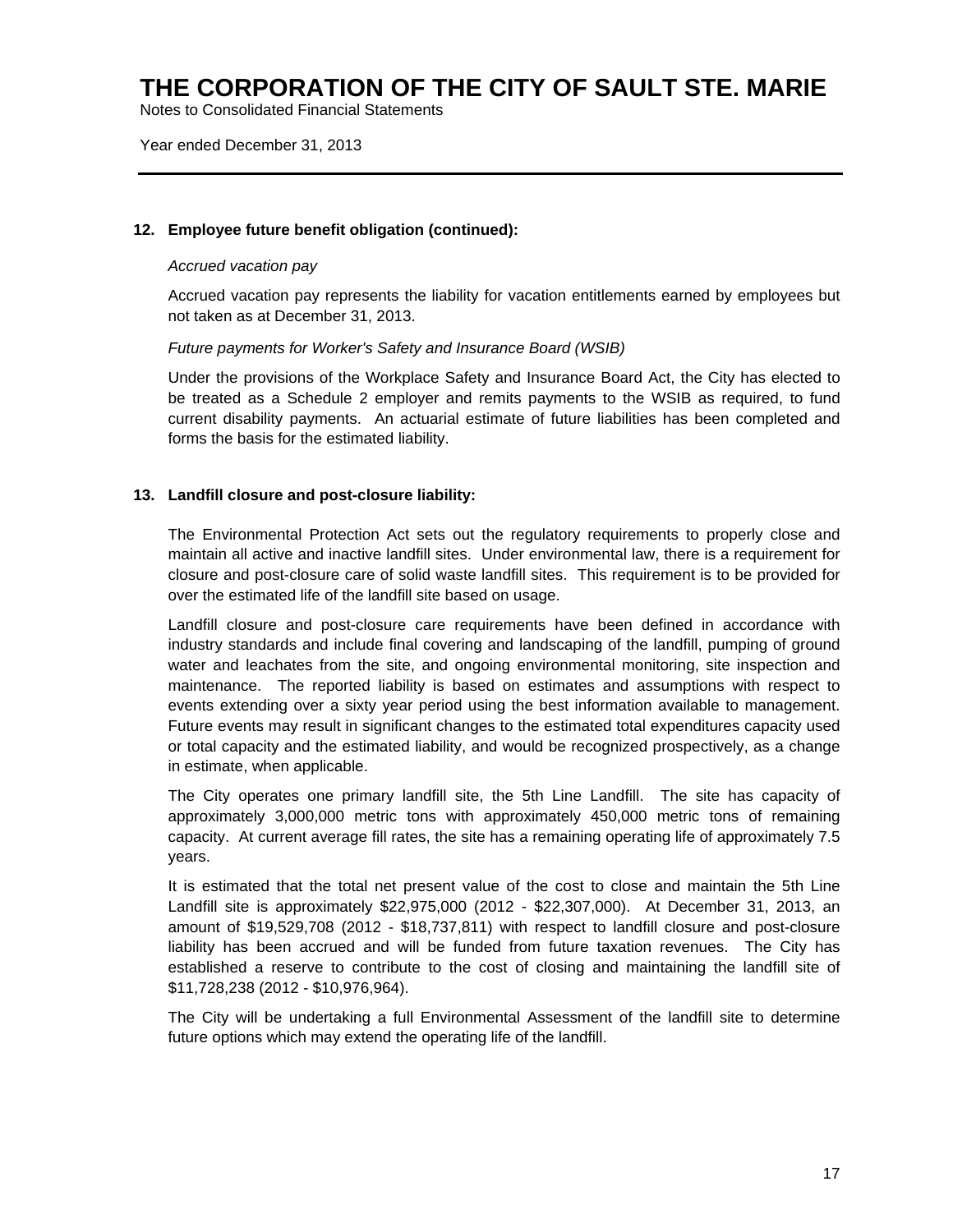Notes to Consolidated Financial Statements

Year ended December 31, 2013

#### **14. Tangible capital assets:**

|                                   |                          |                                                    |                                                                |                 |                                          |                  |                                     | 2013            |
|-----------------------------------|--------------------------|----------------------------------------------------|----------------------------------------------------------------|-----------------|------------------------------------------|------------------|-------------------------------------|-----------------|
|                                   | Land                     | <b>Landfill and</b><br>Land<br><b>Improvements</b> | <b>Buildings and</b><br><b>Building</b><br><b>Improvements</b> | Infrastructure  | <b>Machinery and</b><br><b>Equipment</b> | <b>Vehicles</b>  | Assets under<br><b>Construction</b> | Total           |
| Cost                              |                          |                                                    |                                                                |                 |                                          |                  |                                     |                 |
| Balance, beginning of year        | \$24,842,250             | \$11,679,071                                       | \$90,890,149                                                   | \$482,471,472   | \$ 23,949,493                            | \$<br>28,889,106 | \$8,208,074                         | \$670,929,615   |
| <b>Additions</b>                  | 546                      | 14,094                                             | 825,576                                                        | 14,093,007      | 1,159,015                                | 2,054,436        | 8,741,715                           | 26,888,389      |
| <b>Disposals</b>                  | (15, 597)                |                                                    |                                                                | (794, 516)      | (1,224,293)                              | (2,743,917)      | (5,588,931)                         | (10, 367, 254)  |
| Balance, end of year              | 24,827,199               | 11,693,167                                         | 91,715,725                                                     | 495,769,963     | 23,884,214                               | 28,199,625       | 11,360,858                          | 687,450,751     |
| <b>Accumulated Amortization</b>   |                          |                                                    |                                                                |                 |                                          |                  |                                     |                 |
| Balance, beginning of year        |                          | (5,277,327)                                        | (28,668,897)                                                   | (182, 279, 882) | (12, 183, 071)                           | (15, 859, 994)   |                                     | (244, 269, 171) |
| <b>Disposals</b>                  |                          |                                                    |                                                                | 794,517         | 1,176,017                                | 2,696,194        |                                     | 4,666,728       |
| <b>Amortization Expense</b>       |                          | (642, 208)                                         | (2,048,733)                                                    | (11, 143, 196)  | (1,824,658)                              | (1,921,413)      | $\overline{\phantom{a}}$            | (17,580,208)    |
| Balance, end of year              | $\overline{\phantom{a}}$ | (5,919,535)                                        | (30,717,630)                                                   | (192, 628, 562) | (12, 831, 712)                           | (15,085,212)     | $\sim$                              | (257, 182, 651) |
| Net Book Value, end of year       | \$24,827,199             | \$<br>5,773,632                                    | \$ 60,998,095                                                  | \$ 303,141,401  | \$11,052,502                             | \$13,114,412     | \$<br>11,360,858                    | \$430,268,100   |
| Net Book value, beginning of year | \$24,842,250             | 6,401,744<br>\$                                    | \$62,221,252                                                   | \$300,191,590   | \$11,766,422                             | \$13,029,112     | \$<br>8,208,074                     | \$426,660,444   |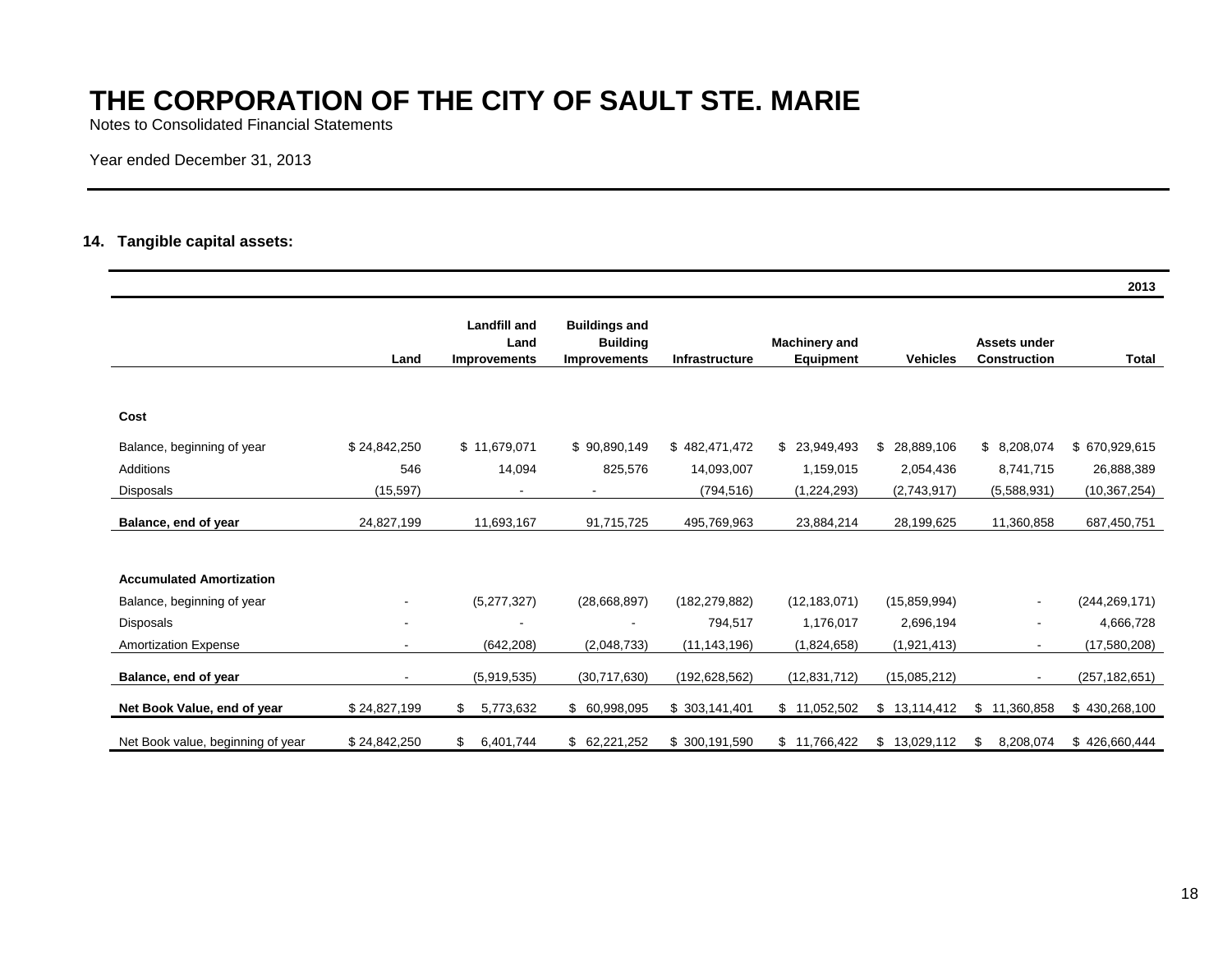Notes to Consolidated Financial Statements

Year ended December 31, 2013

#### **14. Tangible capital assets (continued):**

|                                   |                |                                                    |                                                                |                 |                                   |                  |                                     | 2012              |
|-----------------------------------|----------------|----------------------------------------------------|----------------------------------------------------------------|-----------------|-----------------------------------|------------------|-------------------------------------|-------------------|
|                                   | Land           | <b>Landfill and</b><br>Land<br><b>Improvements</b> | <b>Buildings and</b><br><b>Building</b><br><b>Improvements</b> | Infrastructure  | Machinery and<br><b>Equipment</b> | <b>Vehicles</b>  | Assets under<br><b>Construction</b> | <b>Total</b>      |
| Cost                              |                |                                                    |                                                                |                 |                                   |                  |                                     |                   |
| Balance, beginning of year        | \$24,988,579   | \$11,098,030                                       | \$79,805,883                                                   | \$465,086,348   | \$ 22,948,725                     | \$ 28,611,719    | \$<br>15,604,460                    | \$<br>648,143,744 |
| <b>Additions</b>                  | 17,544         | 581,041                                            | 11,084,266                                                     | 18,439,132      | 1,596,335                         | 1,734,786        | 4,682,769                           | 38,135,873        |
| <b>Disposals</b>                  | (163, 873)     |                                                    | $\blacksquare$                                                 | (1,054,008)     | (595, 567)                        | (1, 457, 399)    | (12,079,155)                        | (15,350,002)      |
| Balance, end of year              | 24,842,250     | 11,679,071                                         | 90,890,149                                                     | 482,471,472     | 23,949,493                        | 28,889,106       | 8,208,074                           | 670,929,615       |
| <b>Accumulated Amortization</b>   |                |                                                    |                                                                |                 |                                   |                  |                                     |                   |
| Balance, beginning of year        | $\blacksquare$ | (4,646,975)                                        | (26, 760, 134)                                                 | (172, 486, 125) | (10, 936, 939)                    | (15, 361, 705)   | $\blacksquare$                      | (230, 191, 878)   |
| <b>Disposals</b>                  |                |                                                    |                                                                | 1,072,296       | 618,996                           | 1,375,858        |                                     | 3,067,150         |
| <b>Amortization Expense</b>       |                | (630, 352)                                         | (1,908,763)                                                    | (10,866,053)    | (1,865,128)                       | (1,874,147)      |                                     | (17, 144, 443)    |
| Balance, end of year              |                | (5,277,327)                                        | (28,668,897)                                                   | (182, 279, 882) | (12, 183, 071)                    | (15, 859, 994)   | $\sim$                              | (244, 269, 171)   |
| Net Book Value, end of year       | \$24,842,250   | \$<br>6,401,744                                    | \$62,221,252                                                   | \$ 300,191,590  | \$11,766,422                      | 13,029,112<br>\$ | \$<br>8,208,074                     | \$426,660,444     |
| Net Book value, beginning of year | \$24,988,579   | \$<br>6,451,055                                    | \$53,045,749                                                   | \$292,600,223   | \$12,011,786                      | \$13,250,014     | \$15,604,460                        | \$417,951,866     |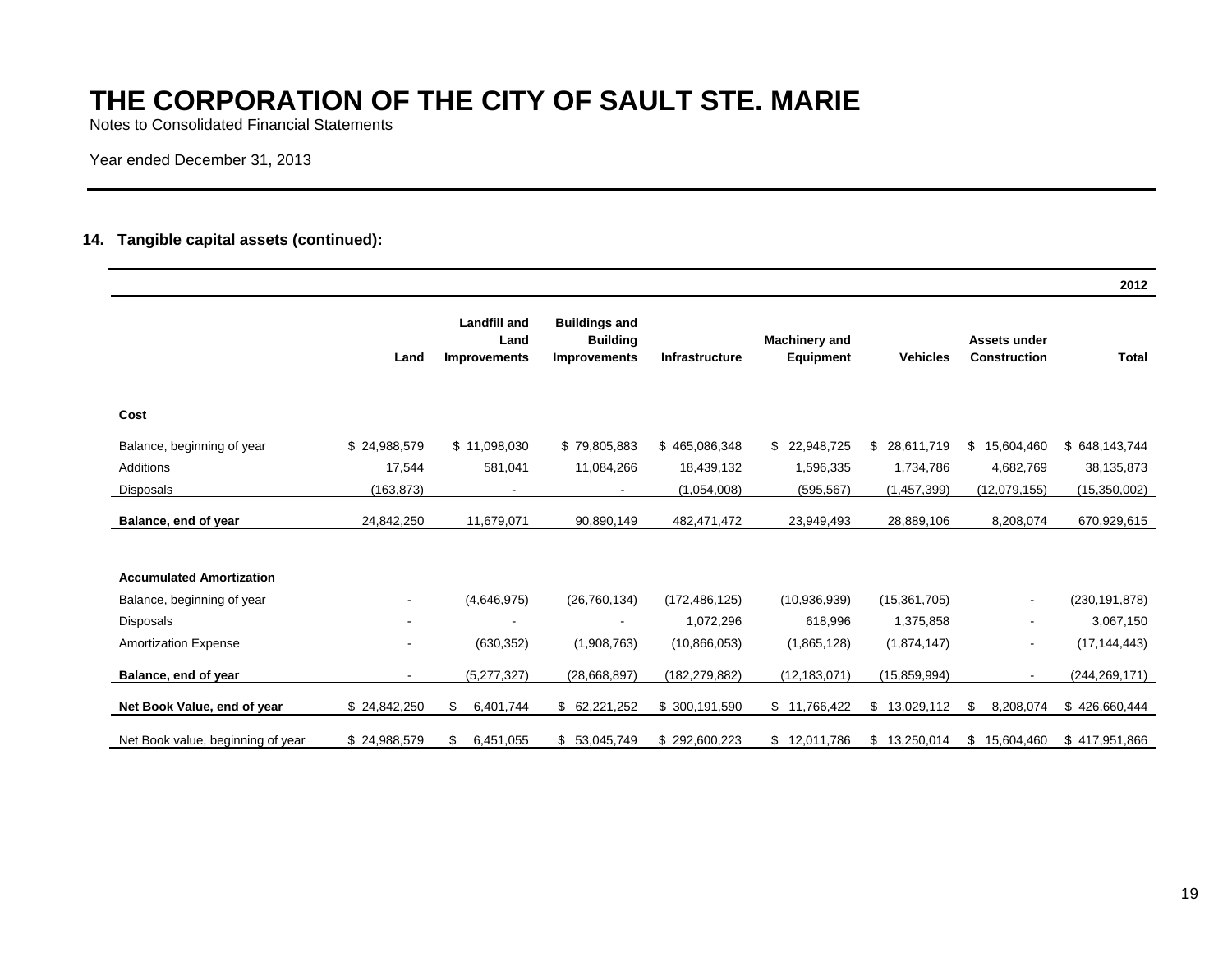Notes to Consolidated Financial Statements

Year ended December 31, 2013

#### **14. Tangible capital assets (continued):**

a) Assets under construction:

Assets under construction having a value of \$11,360,858 (2012 - \$8,208,074) have not been amortized. Amortization of these assets will commence when the asset is put into service.

b) Contributed tangible capital assets:

Contributed capital assets have been recognized at fair market value at the date of contribution. The value of contributed assets received during the year was \$916,706 (2012 - \$2,354,392) comprised of water infrastructure, land and roads infrastructure.

c) Tangible capital assets disclosed at nominal values:

Where an estimate of fair value could not be made, the tangible capital asset was recognized at a nominal value.

d) Works of art and historical treasures:

The City manages and controls various works of art and non-operational historical cultural assets including buildings, artifacts, paintings and sculptures located at City sites and public display areas. These assets are not recorded as tangible capital assets and are not amortized.

e) Write-down of tangible capital assets:

The write-down of tangible capital assets during the year was \$Nil (2012 - \$Nil).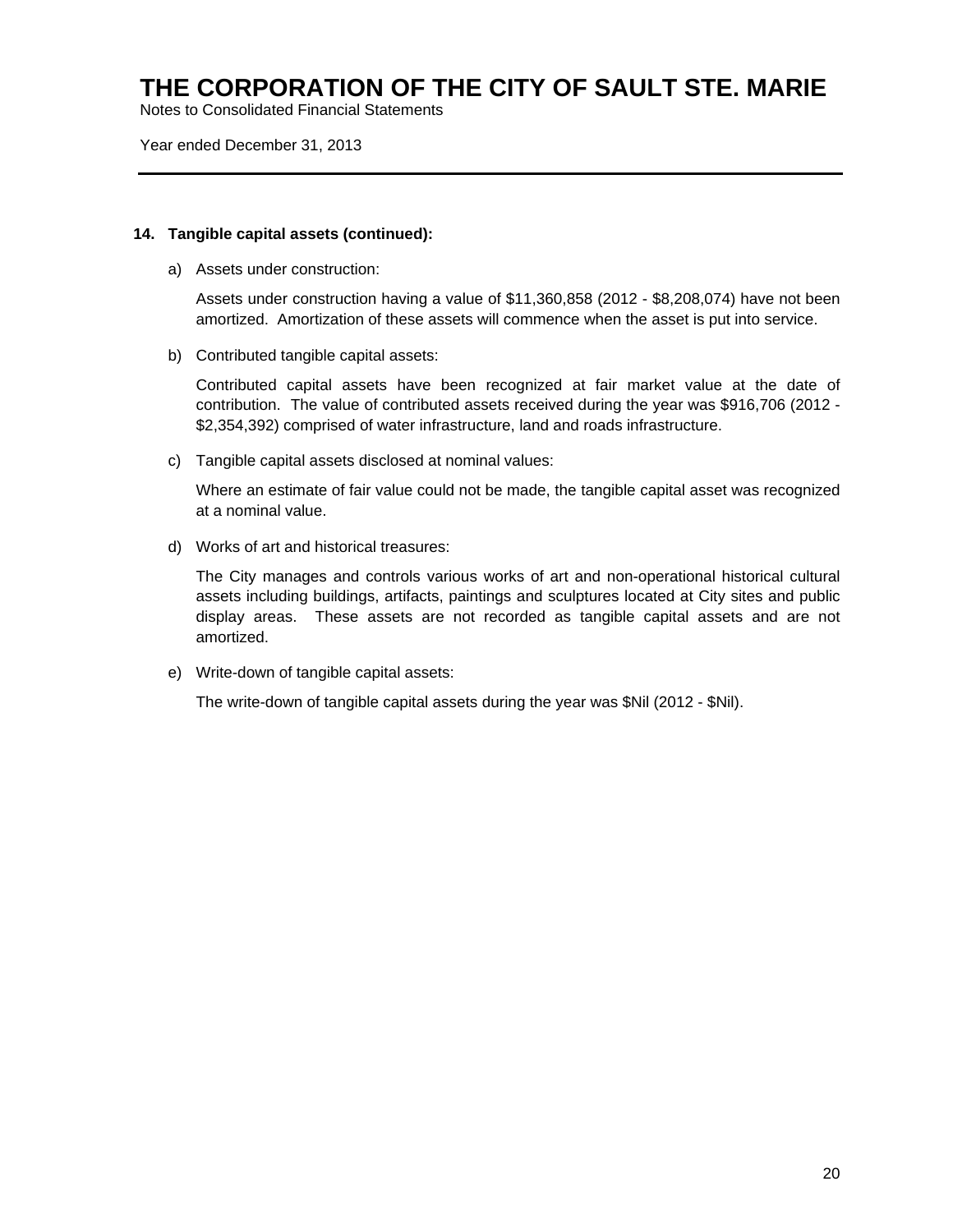Notes to Consolidated Financial Statements

#### **15. Accumulated surplus:**

Accumulated surplus consists of individual fund surplus and reserves and reserve funds as follows:

| <b>Surplus:</b>                                           | \$426,660,444  |
|-----------------------------------------------------------|----------------|
|                                                           |                |
|                                                           |                |
| \$430,268,100<br>Invested in tangible capital assets      |                |
| Invested in government business enterprises<br>69,762,661 | 68,949,573     |
| Other<br>24,080,286                                       | 18,070,015     |
| Unfunded                                                  |                |
| Net long-term liabilities<br>(12, 466, 343)               | (14, 569, 473) |
| (19,529,708)<br>Landfill closure costs                    | (18, 737, 811) |
| <b>Employee benefits</b><br>(36,076,467)                  | (33,062,550)   |
| <b>Total surplus</b><br>456,038,529                       | 447,310,198    |
| Reserves set aside for specific purpose by Council:       |                |
| Working capital<br>1,081,007                              | 1,081,007      |
| Acquisition of tangible capital assets<br>4,708,648       | 3,867,325      |
| Planning and development<br>872,191                       | 797,575        |
| Parking facilities<br>3,614                               | 3,614          |
| Other programs<br>7,739,114                               | 7,127,813      |
| Waste disposal site<br>11,728,238                         | 10,976,964     |
| <b>Total reserves</b><br>26,132,812                       | 23,854,298     |
| Reserve funds set aside for specific purpose by Council:  |                |
| Sewage plants<br>497,484                                  | 483,821        |
| Cemetery development<br>1,269,445                         | 939,532        |
| Industrial land<br>45,238                                 | 44,748         |
| Property purchases<br>1,243,115                           | 1,268,378      |
| Hospital development<br>544,376                           | 1,126,905      |
| Other programs<br>153,094                                 | 178,819        |
| Total reserve funds<br>3,752,752                          | 4,042,203      |
| \$485,924,092                                             | \$475,206,699  |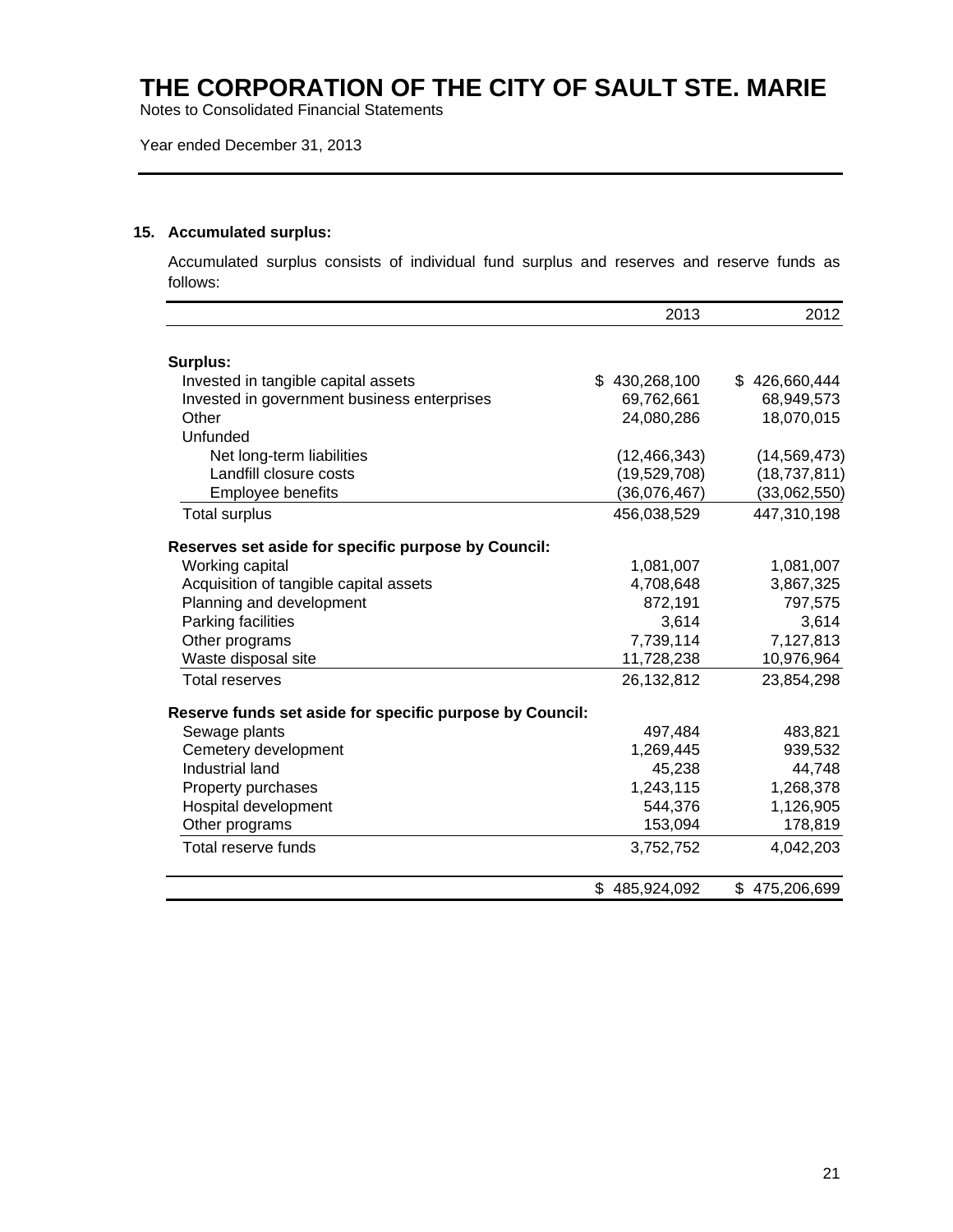Notes to Consolidated Financial Statements

Year ended December 31, 2013

#### **16. Government grants:**

The City recognizes the transfer of government funding as expenses or revenues in the period that the events giving rise to the transfer occurred. The transfers reported on the Statement of Operations are:

|                                                 | 2013                      | 2012                      |
|-------------------------------------------------|---------------------------|---------------------------|
| Revenue:<br>Provincial grants<br>Federal grants | \$23,079,164<br>6,207,759 | \$23,684,351<br>4,960,962 |
| Total revenues                                  | 29,286,923<br>S.          | \$28,645,313              |

#### **17. Segmented information:**

The City is a diversified municipal government institution that provides a wide range of services to its citizens. City services are provided by departments and certain departments have been separately disclosed in the segmented information, along with the services they provide. These departments are:

#### **General Government**

General Government is comprised of City Council, the Chief Administrators' Office (CAO), Clerks Department, Legal Department, Human Resources Department and the Finance Department. Each of these departments provides program support to various other areas.

The Chief Administrators' Office is charged with the responsibility of coordinating the work of all municipal departments and ensuring that those departments carry out the policies and directions given by City Council.

The Clerks Departments' primary task is to function as the corporate secretary to City Council, ensuring that all Council Agendas, Minutes of proceedings, resolutions, decisions, voting, records, and accounts are recorded, documented and certified.

The Legal Department is responsible for the preparation of by-laws, deeds, leases, agreements and other legal documents, as well as property management for the City in regards to purchases, sales, leasing, easements and related agreements. Prosecutions and administration of Provincial Offences Act is also part of their responsibility.

The Human Resources Department is charged with negotiation and administration of all collective agreements as well as all facets of employment and employee benefits.

The Finance Department is responsible for the City's general financial management and budget preparation. The department is comprised of financial administration, accounting, tax and licensing, purchasing and information technology.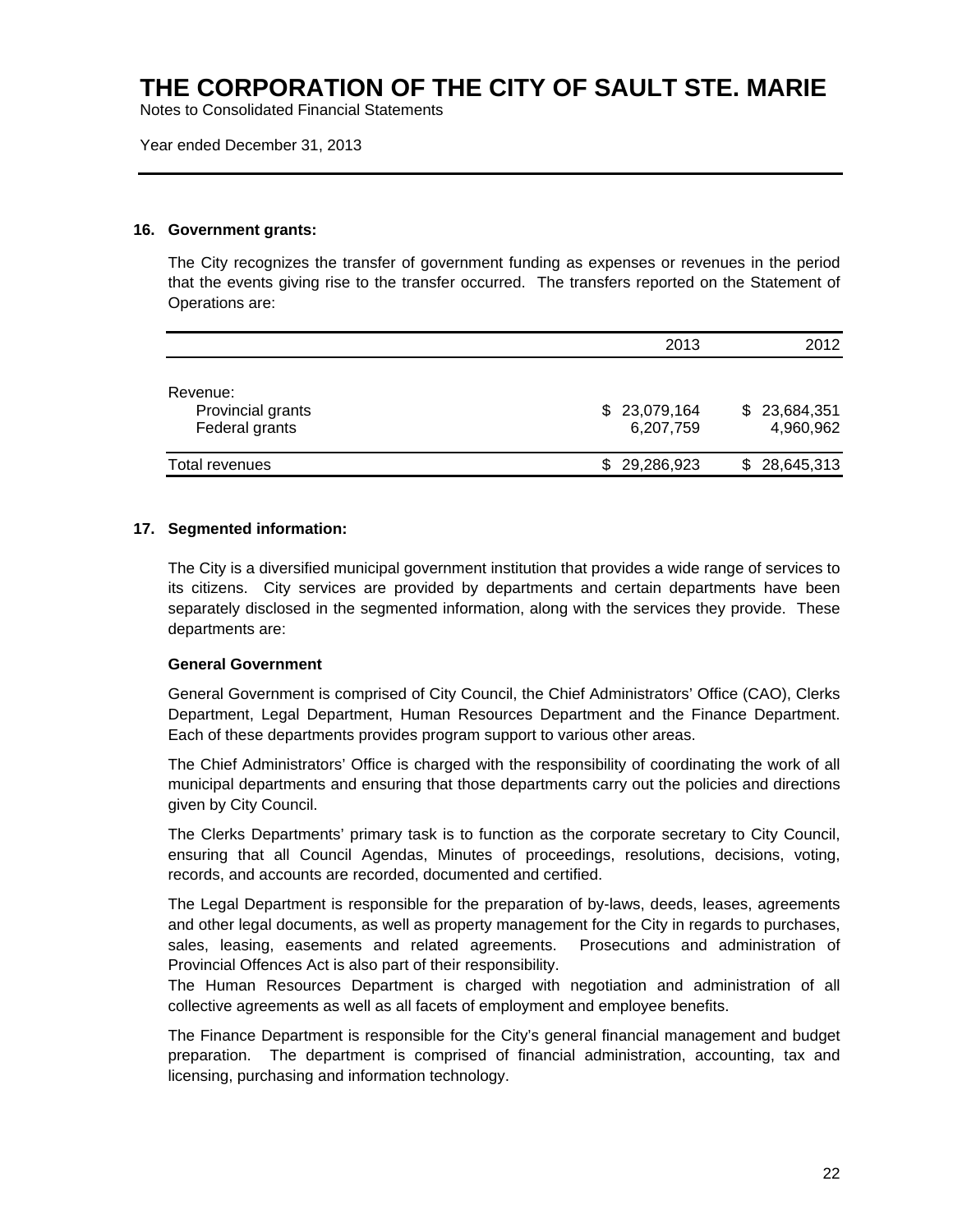Notes to Consolidated Financial Statements

Year ended December 31, 2013

#### **17. Segmented information (continued):**

#### **Fire Services**

Fire Services is responsible to provide fire suppression service; fire prevention programs; training and education related to prevention, detection or extinguishment of fires. It is also responsible, through its Emergency Medical Services, for pre-hospital emergency paramedical care and the transport of the sick and injured.

#### **Police Services**

The mandate of the Police Services is to ensure the safety of the lives and property of citizens; preserve the peace and good order; prevent crimes from occurring; detect offenders; and enforce the law.

#### **Engineering and Planning**

The Engineering and Planning Department provides diverse services. It manages urban development for business interests, environmental concerns, local neighborhoods and the downtown through city planning and community development. It ensures the quality of building construction and maintenance of properties through enforcement of construction codes, building standards and by-law for the protection of occupants. It facilitates economic development by providing services for the approval of all land development plans, the application of enforcement of zoning by-laws and the processing of building permit applications

#### **Public Works and Transportation**

The Public Works and Transportation Department is responsible for maintenance of municipal infrastructure, such as streets, sewers, transit, parks and cemeteries. The department provides solid waste management through refuse collection, recycling programs, and sanitary landfill management. The department is also responsible for traffic control, including signage, signals and pavement markings.

#### **Community Services**

The Community Services Department provides public services in the area of recreation and culture. In addition it is responsible for the operations of the City-run Day Nurseries and Community Centres.

#### **Social Services**

The Social Services Department provides administration support to the Sault Ste. Marie District Social Services Administration Board. This includes assisting in the development of client action plans designed to facilitate financial independence; providing employment resources to assist consumers in the transition to self-sufficiency; coordination of community child care services; administering and managing the Rent-Geared-to-Income Public Housing Portfolio and central administration and coordination for the Rent Supplement Program and the Non-Profit and Cooperative Housing Developments.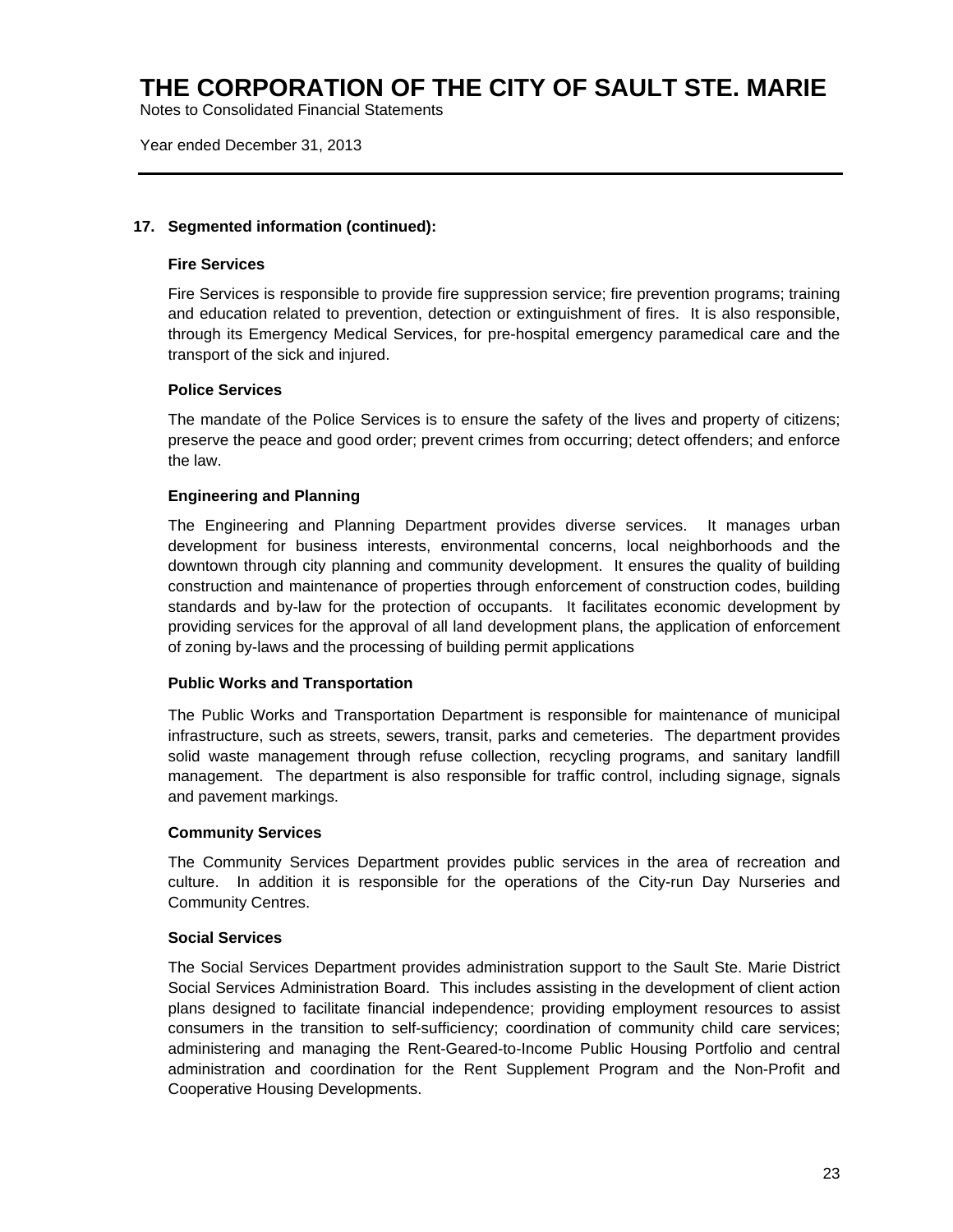Notes to Consolidated Financial Statements

Year ended December 31, 2013

#### **17. Segmented information (continued):**

|                                           |                          |                      |                          |                             |                                                     |                              |                           |                                                     | 2013             |
|-------------------------------------------|--------------------------|----------------------|--------------------------|-----------------------------|-----------------------------------------------------|------------------------------|---------------------------|-----------------------------------------------------|------------------|
|                                           | General<br>Government    | <b>Fire Services</b> | <b>Police Services</b>   | Engineering<br>and Planning | <b>Public Works</b><br>and<br><b>Transportation</b> | Community<br><b>Services</b> | Social<br><b>Services</b> | Government<br><b>Business</b><br><b>Enterprises</b> | <b>Total</b>     |
| Revenues:                                 |                          |                      |                          |                             |                                                     |                              |                           |                                                     |                  |
| Taxation                                  | 14,555,380<br>\$         | \$11,123,279         | \$21,154,864             | 8,944,013<br>\$             | \$ 27,445,628                                       | \$9,372,173                  | 13,899,983<br>\$          | \$<br>$\sim$                                        | \$106,495,320    |
| Fees and user charges                     | 2,514,377                | 4,665,042            | 447,044                  | 29,878,347                  | 7,369,930                                           | 5,588,424                    | 8,665,765                 | ۰                                                   | 59,128,929       |
| Government grants                         | 2,716,312                | 1,823,112            | 3,893,196                | 7,822,917                   | 6,109,442                                           | 3,964,729                    | 2,957,215                 | $\blacksquare$                                      | 29,286,923       |
| Investment income                         | 6,210,502                | 111                  |                          | 55,732                      | 31,817                                              | 82,730                       |                           | $\overline{a}$                                      | 6,380,892        |
| Other                                     | 148,778                  | 1,801                | 94,992                   | 2,641,559                   | 121,591                                             | 132,028                      | 16,318                    | $\overline{a}$                                      | 3,157,067        |
| Gain (loss) on disposal of capital assets | (9,747)                  |                      |                          | (47)                        | (41, 307)                                           | (2, 278)                     |                           |                                                     | (53, 379)        |
| Income of PUC Inc.                        |                          | $\sim$               | $\overline{\phantom{a}}$ |                             |                                                     |                              | $\sim$                    | 1,423,168                                           | 1,423,168        |
| <b>Total</b>                              | 26,135,602               | 17,613,345           | 25,590,096               | 49,342,521                  | 41,037,101                                          | 19,137,806                   | 25,539,281                | 1,423,168                                           | 205,818,920      |
| revenues                                  |                          |                      |                          |                             |                                                     |                              |                           |                                                     |                  |
| <b>Expenses:</b>                          |                          |                      |                          |                             |                                                     |                              |                           |                                                     |                  |
| Salaries, wages and employee benefits     | 7,853,177                | 16,540,722           | 22,317,600               | 7,763,550                   | 25,732,219                                          | 9,264,729                    | 7,673,335                 | $\overline{a}$                                      | 97,145,332       |
| <b>Materials</b>                          | 2,414,758                | 900,715              | 1,613,323                | 16,167,048                  | 10,865,959                                          | 3,077,435                    | 416,407                   |                                                     | 35,455,645       |
| Contracted services                       | $\overline{\phantom{a}}$ | 332,178              | 1,003,830                | 9,109,047                   | 3,458,222                                           | 2,058,650                    | 108,816                   | $\overline{a}$                                      | 16,070,743       |
| Rents and financial                       | 2,577,937                | 4,736                | 102,788                  | 100,546                     | 7,321                                               | 753,274                      | 325,281                   |                                                     | 3,871,883        |
| Grants to others                          | 20,864                   |                      |                          | 3,091,982                   |                                                     | 2,558,242                    | 17,206,629                | $\blacksquare$                                      | 22,877,717       |
| Contribution to new hospital              | 2,100,000                |                      |                          |                             |                                                     |                              |                           |                                                     | 2,100,000        |
| Amortization                              | 474,857                  | 381,071              | 543,314                  | 11,901,995                  | 2,274,254                                           | 1,890,875                    | 113,841                   |                                                     | 17,580,207       |
| <b>Total expenses</b>                     | 15,441,593               | 18,159,422           | 25,580,855               | 48,134,168                  | 42,337,975                                          | 19,603,205                   | 25,844,309                |                                                     | 195,101,527      |
| Annual surplus (deficit)                  | 10,694,009<br>\$         | (546, 077)<br>\$     | \$<br>9,241              | \$<br>1,208,353             | \$(1,300,874)                                       | \$<br>(465, 399)             | \$<br>(305, 028)          | \$1,423,168                                         | 10,717,393<br>\$ |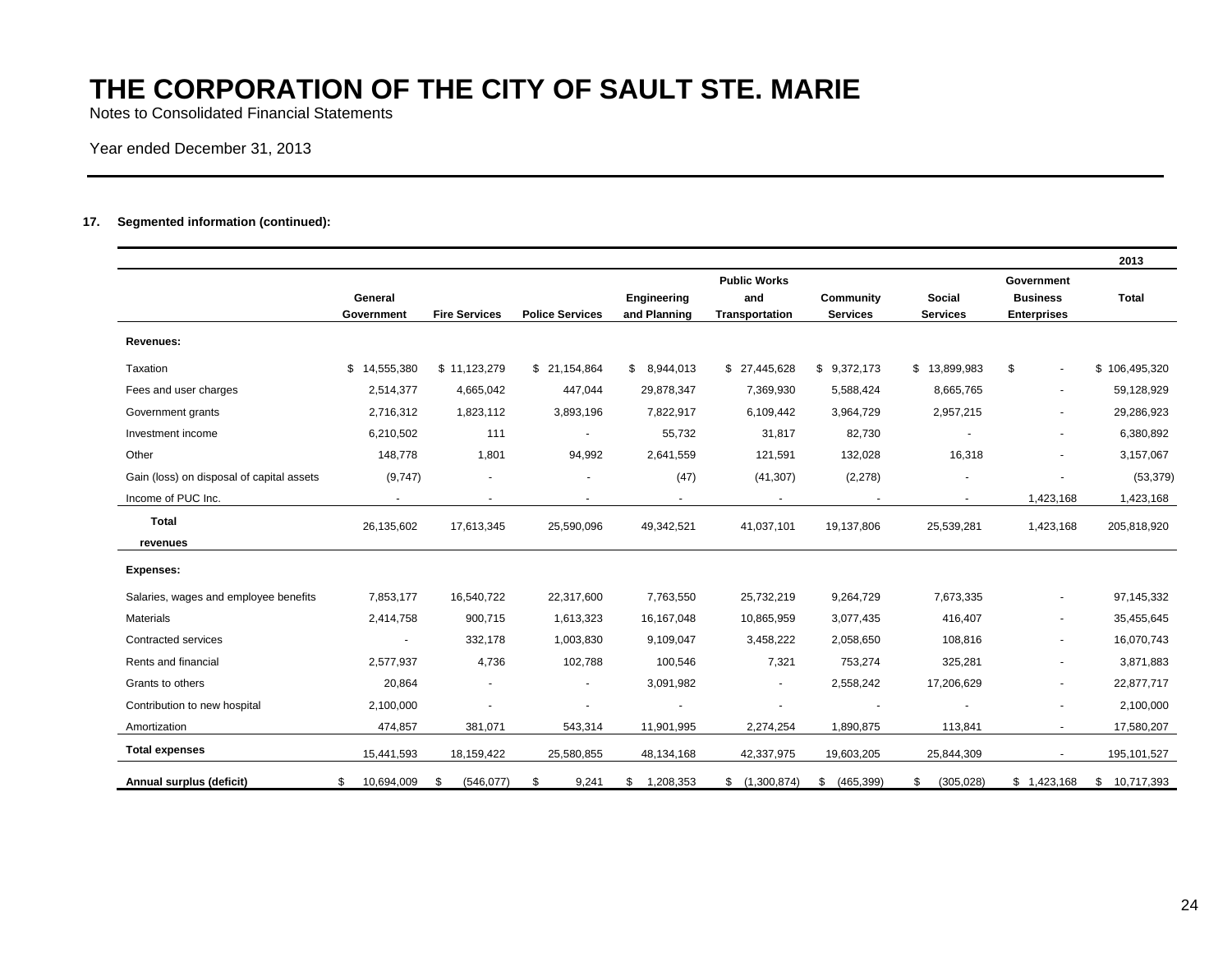Notes to Consolidated Financial Statements

Year ended December 31, 2013

#### **17. Segmented information (continued):**

|                                           |                       |                          |                        |                             |                                                     |                              |                           |                                                     | 2012            |
|-------------------------------------------|-----------------------|--------------------------|------------------------|-----------------------------|-----------------------------------------------------|------------------------------|---------------------------|-----------------------------------------------------|-----------------|
|                                           | General<br>Government | <b>Fire Services</b>     | <b>Police Services</b> | Engineering<br>and Planning | <b>Public Works</b><br>and<br><b>Transportation</b> | Community<br><b>Services</b> | Social<br><b>Services</b> | Government<br><b>Business</b><br><b>Enterprises</b> | <b>Total</b>    |
| <b>Revenues:</b>                          |                       |                          |                        |                             |                                                     |                              |                           |                                                     |                 |
| Taxation                                  | \$<br>19,475,930      | \$10,378,365             | \$ 20,001,699          | \$4,452,421                 | \$ 27,604,310                                       | \$<br>7,857,387              | \$13,630,374              | \$<br>$\sim$                                        | \$103,400,486   |
| Fees and user charges                     | 2,359,517             | 4,546,483                | 404,030                | 27,882,813                  | 7,535,235                                           | 5,507,880                    | 8,617,504                 |                                                     | 56,853,462      |
| Government grants                         | 2,779,604             | 1,745,620                | 3,663,843              | 8,403,386                   | 6,494,911                                           | 2,666,338                    | 2,891,612                 |                                                     | 28,645,314      |
| Investment income                         | 4,780,670             | 111                      |                        | 63,549                      | 31,680                                              | 112,699                      |                           | ٠                                                   | 4,988,709       |
| Other                                     | 272,276               | 3,878                    | 212,123                | 2,187,294                   | 89,863                                              | 261,294                      |                           |                                                     | 3,026,728       |
| Gain (loss) on disposal of capital assets | 27,305                | $\blacksquare$           | (26, 691)              | (125)                       | 85,994                                              |                              |                           |                                                     | 86,483          |
| Government business enterprises           |                       | $\blacksquare$           |                        |                             |                                                     |                              |                           | 1,584,598                                           | 1,584,598       |
| <b>Total</b>                              | 29,695,302            | 16,674,457               | 24,255,004             | 42,989,338                  | 41,841,993                                          | 16,405,598                   | 25,139,490                | 1,584,598                                           | 198,585,780     |
| revenues                                  |                       |                          |                        |                             |                                                     |                              |                           |                                                     |                 |
| <b>Expenses:</b>                          |                       |                          |                        |                             |                                                     |                              |                           |                                                     |                 |
| Salaries, wages and employee benefits     | 7,065,909             | 15,981,331               | 21,530,865             | 7,641,110                   | 23,679,746                                          | 9,094,033                    | 7,446,400                 | $\blacksquare$                                      | 92,439,395      |
| <b>Materials</b>                          | 2,251,355             | 887,102                  | 1,872,839              | 11,881,353                  | 16,054,576                                          | 2,153,089                    | 450,751                   |                                                     | 35,551,066      |
| Contracted services                       |                       | 296,972                  | 989,830                | 8,010,416                   | 3,502,960                                           | 1,885,633                    | 117,004                   | $\blacksquare$                                      | 14,802,815      |
| Rents and financial                       | 2,628,741             | 4,141                    | 79,857                 | 100,557                     | 7,417                                               | 810,186                      | 400,154                   |                                                     | 4,031,053       |
| Grants to others                          | 75,847                | $\overline{\phantom{a}}$ |                        | 3,101,046                   |                                                     | 2,522,951                    | 16,931,436                |                                                     | 22,631,280      |
| Contribution to new hospital              | 2,100,000             |                          |                        |                             |                                                     |                              |                           |                                                     | 2,100,000       |
| Amortization                              | 554,243               | 384,879                  | 521,358                | 11,642,237                  | 2,199,548                                           | 1,729,406                    | 112,772                   |                                                     | 17,144,443      |
| <b>Total expenses</b>                     | 14,676,095            | 17,554,425               | 24,994,749             | 42,376,719                  | 45,444,247                                          | 18,195,298                   | 25,458,517                |                                                     | 188,700,050     |
| Annual surplus (deficit)                  | 15,019,207<br>S       | (879,968)<br>S           | (739, 745)<br>\$       | 612,619<br>\$               | (3,602,254)<br>\$                                   | \$(1,789,700)                | (206, 255)<br>S.          | \$1,584,598                                         | 9,885,730<br>\$ |